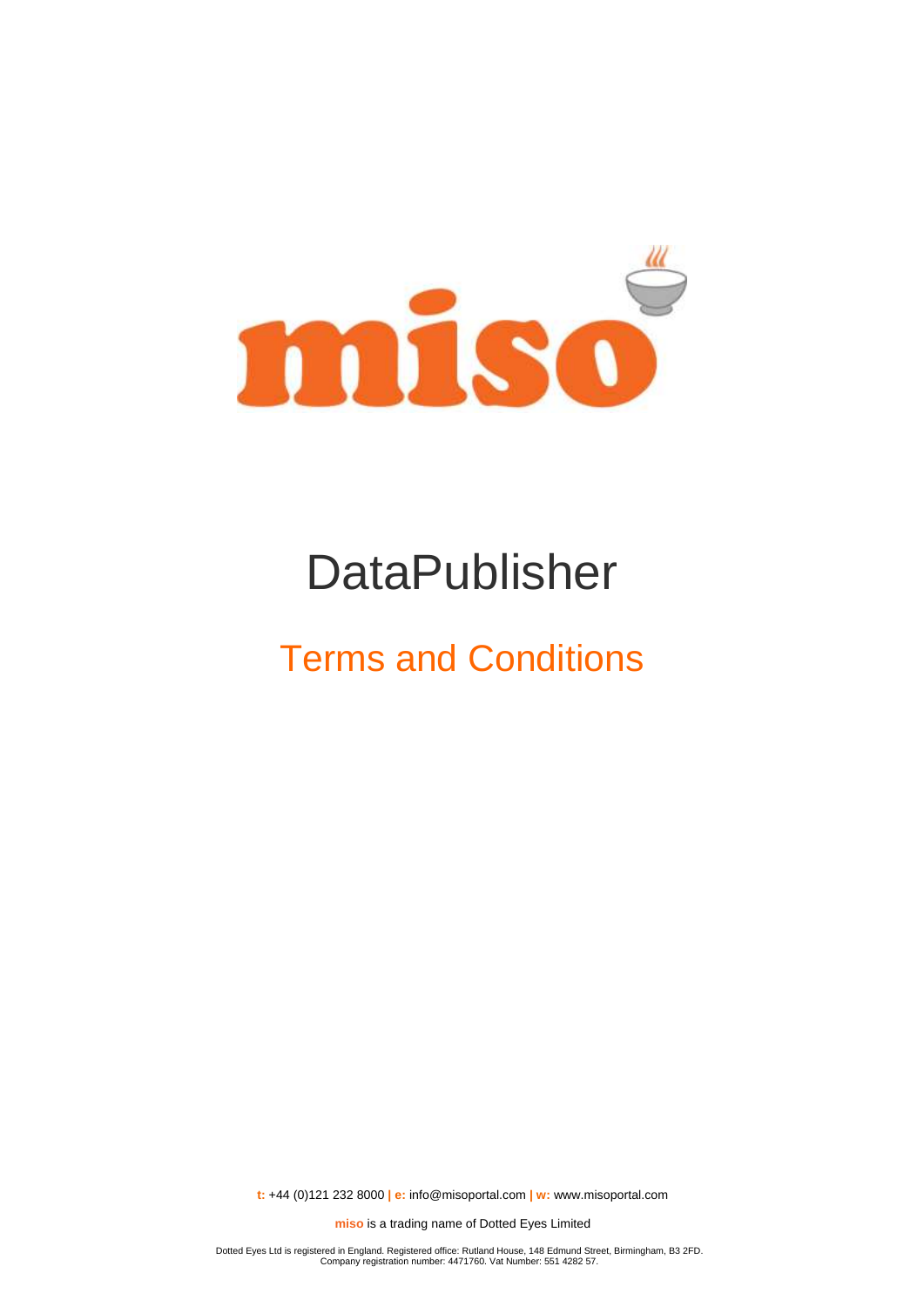

## **DATA PUBLISHER**

## **TERMS AND CONDITIONS**

These pages together with the Dotted Eyes miso order form (**Order Form**) tell you the terms and conditions on which we have agreed to provide our miso service to you. Please read these terms and conditions carefully before ordering any Services. By ordering any Services you agree to be bound by these terms and conditions (**Terms & Conditions**).

## **1. Information about us**

Miso is a trading name of Dotted Eyes Limited. Dotted Eyes Limited (**Dotted Eyes**, **miso, we**, **us or our**) is registered in England and Wales under company number 04471760 and our registered office is Rutland House, 148 Edmund Street, Birmingham, B3 2FD. You are the entity named as the customer on the Order Form (**Customer**, **you** or **your**).

## **2. How this Agreement is formed between you and us**

You need to complete an order for the Services using the Order Form (**Order**). The Order constitutes an offer by you to us to buy the Services. All Orders are subject to acceptance by us, and we will confirm such acceptance to you by sending you an invoice and/or an email relating to your Order that confirms that we have accepted your Order (**Order Confirmation**). The agreement between us (**Agreement**) will only be formed when we send you the Order Confirmation.

## **3. Accepting the Terms**

- 3.1. In order to use the Service, you must firstly agree to the Terms. You may not use the Service if you do not accept the Terms.
- 3.2. You can accept the Terms by simply using the Service. You understand and agree that miso will treat your use of the Service as acceptance of the Terms from that point onwards**.**
- 3.3. The Terms form a legally binding agreement between you (this includes your organisation its employees, Affiliates and Contractors) and miso in relation to your use of its products and services.
- 3.4. The Terms apply to all users of miso portal and the DataPublisher Service.

## **4. Changes to the Terms**

4.1. Miso reserves the right to make changes to the Terms & Conditions. from time to time. The most current version of our Data Publisher Terms and Conditions (including the updated date) can be found at [www.misoportal.com/legal](http://www.misoportal.com/legal) It is therefore important that you check our website frequently for updates. If you do not agree to the updated Terms and Conditions you must stop using the Service. Your continued use of the Service after the date the updated Terms are posted will constitute your acceptance of the updated Terms and Conditions.

## **5. Defined Terms & Interpretation**

**Affiliate:** of a Party means any Person which, during the Term, is a subsidiary or sister company, or representative of that Party in which the relevant party, directly or indirectly, owns more than 50% or the shares or is under common control **Agreement:** the Order Form(s) together with these Terms & Conditions and any schedules, annexes, appendices and documents referenced in this Agreement. **Applicable Law:** means, where applicable to a Party and relevant to this Agreement, any and all (a) legislation, laws, statutes, decisions, rulings, codes, government policies, regulations, by-laws or licensing conditions (including Data Protection Laws); and (b) mandatory industry requirements and regulations, binding codes of practice, and decisions and directions of any relevant governmental or regulatory, co-regulatory. or self-regulatory authority or agency of competent jurisdiction

**Authorised Administrator**: person authorised to sign legally binding agreements on behalf of the organisation.

**Authorised Users:** those nominated individuals within the customer Organisation and Contractors, Subcontractors and Affiliates of the Customer who you authorise to and/or give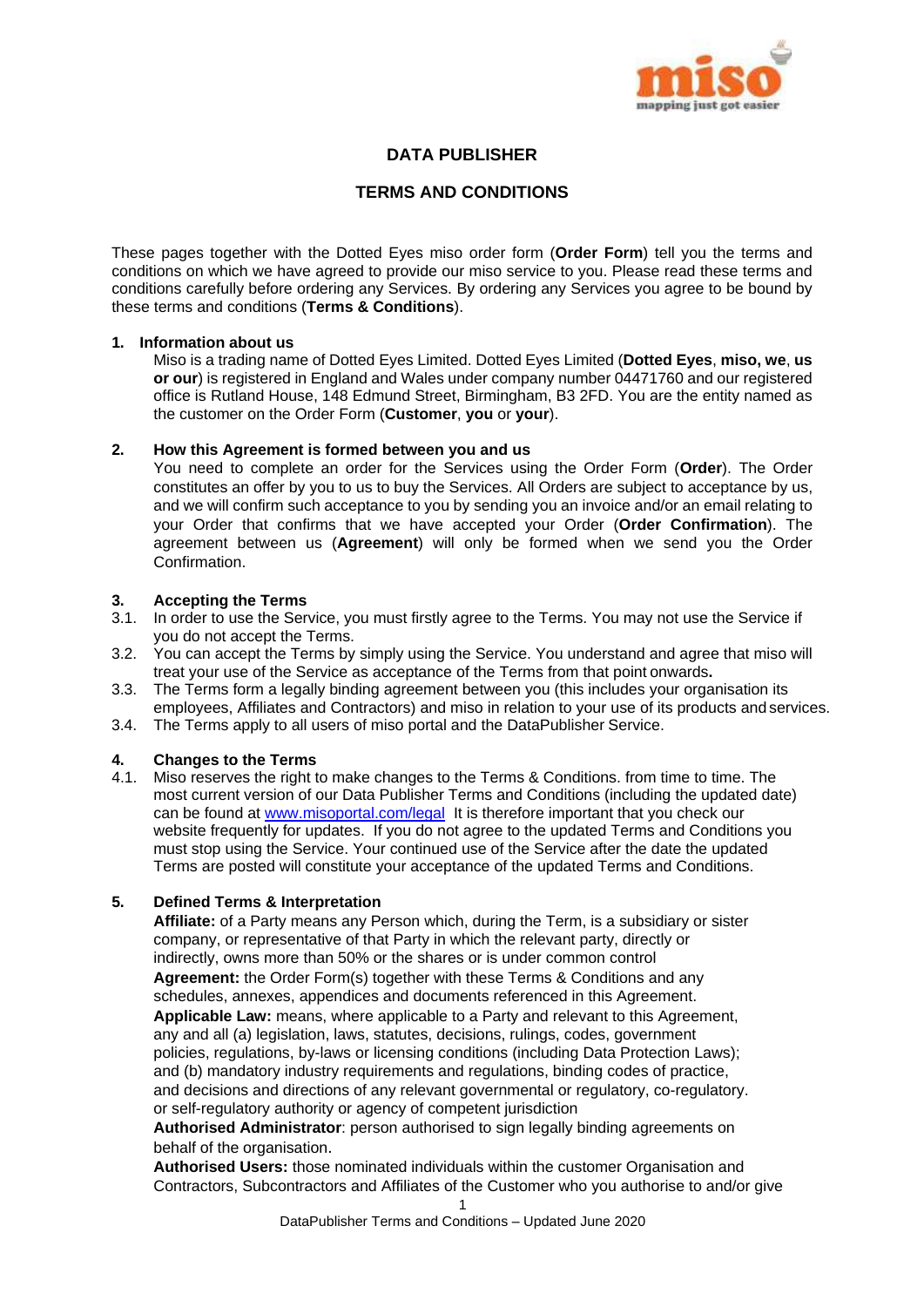

access to them use the service.

**Business Day:** any day which is not a Saturday, Sunday or public holiday in England. **Content:** any item uploaded to a Data Publisher Data Slot.

**Datasets:** the datasets listed in the Order Form

**Data Slot:** is one entry on the miso DataPublisher platform that can accept one Dataset and its associated Meta Data for publishing to Data.Gov.Uk

**Confidential Information:** means all information disclosed by a Party (the "Disclosing Party") to the other Party (the "Receiving Party"), whether orally or in writing, if designated as confidential, that reasonably should be understood to be confidential given the nature of the information and the circumstances surrounding the disclosure. Confidential Information does not include any information that: (i) is or becomes generally known to the public, other than due to Receiving Party's breach of this Agreement; (ii) was rightfully known to the Receiving Party before obtaining it from the Disclosing Party; (iii) is received from a third party without breach of any obligation owed to the Disclosing Party; or (iv) was independently developed by the Receiving Party without use of the Disclosing Party's Confidential Information and for which the Receiving Party can provide documentary evidence created at the same time as the development that verifies the development was independent.

**Contractor:** means those independent third parties who perform services related to this Agreement for you, but solely to the extent they are acting on your behalf.

**Customer Data.** "Customer Data" means any business information or other data which you input, upload or provide to miso for the purpose of using the service

**Customer Personal Data.** means all Personal Data processed by miso and its Affiliates on behalf of the Customer under or in connection with this Agreement

**Customer Subcontractor:** each subcontractor of yours who is authorised by you to carry out Transactions.

**Documentation:** means any supporting product help and technical specifications documentation provided by miso with the online service to you.

**Data Protection Laws:** means any laws and regulations relating to privacy or the use or processing of data relating to natural persons, including: (a) EU Directives 95/46/EC and 2002/58/EC (as amended by 2009/139/EC) and any legislation implementing or made pursuant to such directives, including the Privacy and Electronic Communications (EC Directive) Regulations 2003; and (b) EU Regulation 2016/679 ("GDPR"); and (c) any laws or regulations ratifying, implementing, adopting, supplementing or replacing GDPR. In this Agreement, unless the context otherwise requires**, "Data Controller", "Data Processor", "Data Subject", "Personal Data", "process", "processing", "transfer"** (in the context of Personal Data transfers) and **"appropriate technical and organisational measures"** shall have the meanings and otherwise

be interpreted in accordance the GDPR **Effective Date:** the date set out in the Order Form(s), the date of this Agreement or the date you first use the service

**Fees:** the fees for the provision of the Services and Transactions as set out in Order Form and referred to in clause 13 of these Terms & Conditions.

**Force Majeure:** means any cause, preventing either Party from performing any or all of its obligations, which is beyond the reasonable control of the Party so prevented and which may include nationwide strikes, lock-outs or other industrial disputes, nuclear accident or acts of God, war or terrorist activity, riot, civil commotion, malicious damage, compliance with any new Applicable Law or change in Applicable Law, breakdown of plant or machinery, internet delays or failures or connectivity issues, fire, flood, storm or default of suppliers or sub-contractors (but only where such supplier or sub-contractor's default is itself attributable to force majeure as set out here) and any other acts, events, omissions or accidents

**Group Company**: means in relation to a Party, a company that directly or indirectly controls, is controlled by, or is under common control with any subsidiary or holding company of that Party **Initial Term:** as set out on the Order Form.

**Initial Transactions:** the initial number of Transactions as set out in the Order Form(s) **Initial Transactions Fee:** the fee for the Initial Transactions as set out in the Order Form(s). **Intellectual Property Rights:** all patents, copyrights, design rights, trademarks, service marks, trade secrets, know-how, database rights and other rights in the nature of intellectual property rights (whether registered or unregistered) and all applications for the same, anywhere in the world.

**Licence:** the right to use the Services as set out in these Terms & Conditions.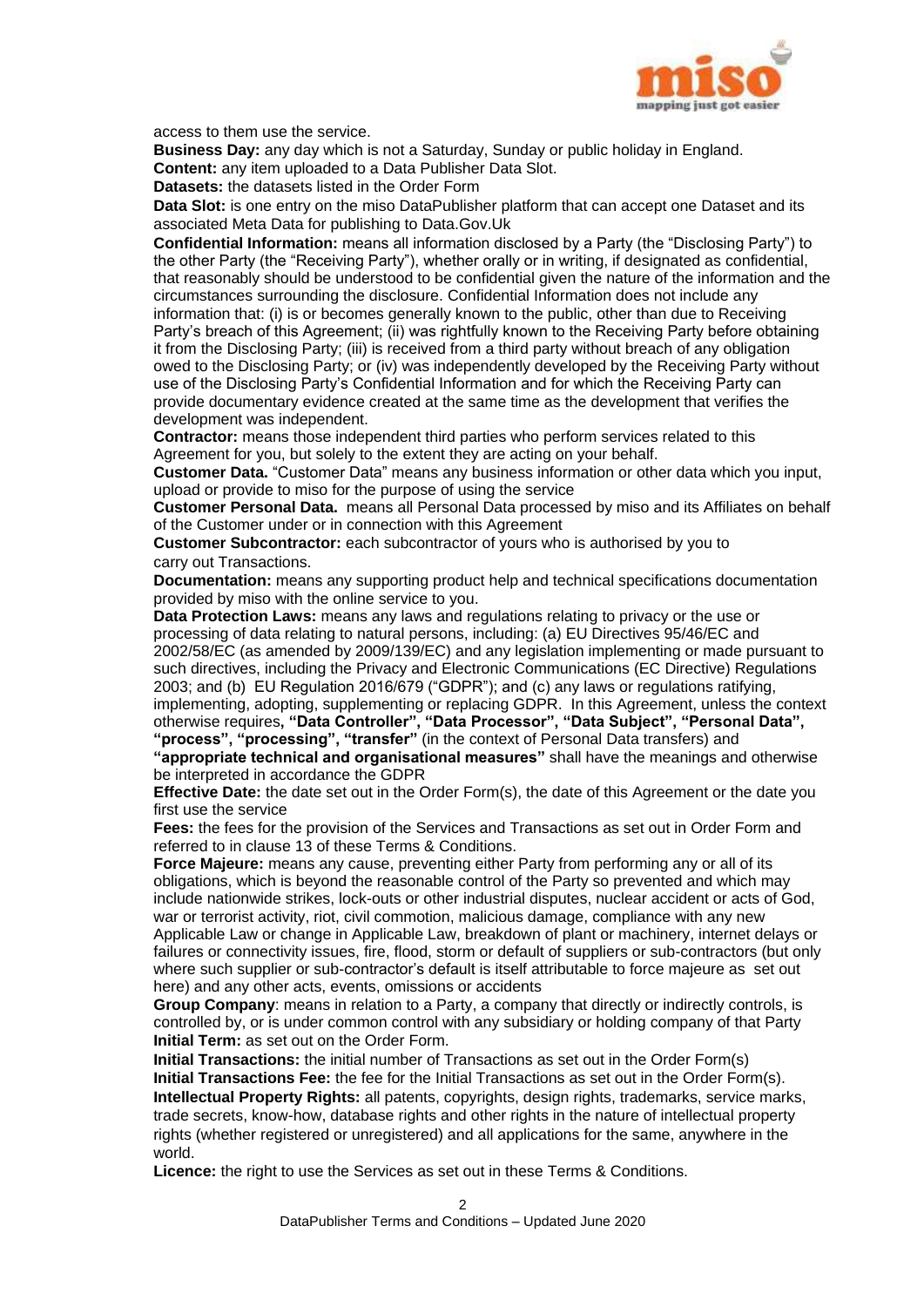

**Normal Business Hours:** 9.00 am to 5.00 pm local UK time, each Business Day, excluding Bank Holidays.

**Open Source Software:** the computer programs used by the Proprietary Software which are sub-licensed by miso under third party open source licences. <https://opensource.org/licenses/postgresql> and

<http://docs.geoserver.org/stable/en/user/introduction/license.html>

**Order Form(s):** an order form completed by you or our Statement of Works signed by you, relating to the Services which shall be governed by these Terms & Conditions.

**Parties:** you and us and "Party" means either you or us (as the context dictates). **Person:** means any (i) individual; or (ii) partnership, firm, corporation, limited liability company, joint venture, association, trust, unincorporated organisation, or other legal entity or organisation.

**Proprietary Software:** the "miso" software packages which are proprietary to Dotted Eyes and the "Safe Software FME Server" software which is proprietary to Safe Software Inc. **Services:** the software that we provide to allow Authorised Users to access and use the **Software** 

**Service Levels:** the service levels set out in the Appendix A

**Software:** the Proprietary Software and the Open Source Software used in this service **Sub-Processor:** means a miso third party service provider, Group Company or Affiliate appointed by miso to process Customer Data and Customer Personal Data **Term:** means the period between the dates indicated in the Order Form(s) as the start date and the end date

**VAT:** value added tax chargeable under English law for the time being and any similar additional tax.

In the case of conflict or ambiguity between any provision contained in these Terms & Conditions and any Order Form, these Terms & Conditions shall take precedence.

## **6. Our Obligations**

- 6.1. We shall use reasonable endeavours to provide the service in accordance with the Order Form(s) in all material respects.
- 6.2. You acknowledge and agree that miso relies on its Group Companies, Affiliates and third party service providers, in order to provide its Services and Products to you, and that as such miso may share and give them access to your Customer and Personal Data in order to supply the services and products to you under this Agreement. You further acknowledge and agree that such parties may be based in different jurisdictions and shall have access to Customer Data and Personal Data in those jurisdictions.

Full details can be found:

- On our website www.misoportal.com in our:
	- o Information Security document
	- o Privacy Policy

We reserve the right to change the above policies and documents and their location from time to time. It is therefore important to check our website regularly. Last updated dates will be clearly shown.

- In the appendices to the agreement including:
	- o Data Protection
	- o Data Processing Activities

We reserve the right to change this Agreement including any appendices contained within and their location from time to time. It is therefore important to check our website regularly. Last updated dates will be clearly shown

6.3. We shall remain liable for the acts and omission of any third party engaged by it in the provision of the Services, and our dealings with Sub-Processors and transfers of Customer and Personal Data are governed by the Appendix D(1) Data Protection, the Appendix D(2) Data Processing Activities and our Information Security document and Privacy Policy which can be downloaded by going to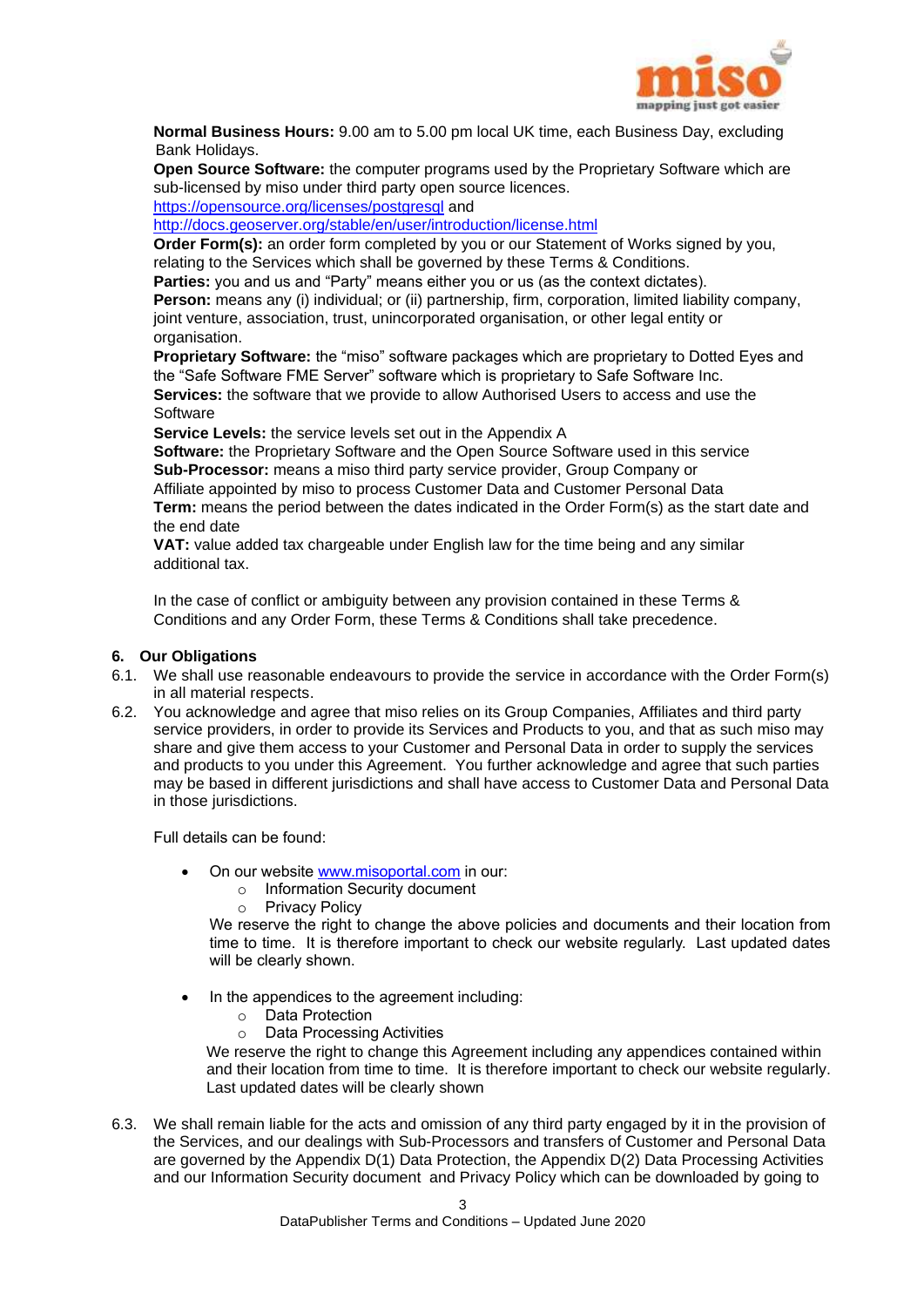

#### www.misoportal.com

## **7. Services and Licence**

- 7.1. We shall use reasonable endeavours to perform the Services in accordance the ServiceLevels detailed in Appendix A.
- 7.2. In relation to the Proprietary Software:
	- (a) we hereby grant to you subject to the terms and conditions of this agreement a nonexclusive, non-transferable licence to allow Authorised Users to access the Proprietary Software through the Services and to use the Proprietary Software solely in object code form and solely for the purpose of receiving the Services;
- 7.3. The use of the Open Source Software is subject to the terms and conditions of the relevant software licences.

## **8. Miso portal Account**

- 8.1. In order to access the service we will create a miso portal account for you and set you up as an Authorised Administrator. You must provide accurate and complete information at the time that the account is opened for you.
- 8.2. You must keep us informed of any changes to the account and your information
- 8.3. You must notify us should you leave the Organisation
- 8.4. It is your responsibility to keep your account password secure and confidential
- 8.5. You must notify us immediately of any breach of security or unauthorised use of your miso account that you become aware of.
- 8.6. You agree that you will be solely responsible (to miso and others) for all activity that occurs under your miso account
- 8.7. You agree you are bound to the provisions of Clause 12 regarding Customer Data and Customer Personal Data.

#### **9. Use of DataPublisher**

- 9.1. You must not use DataPublisher for any purpose other than to publish Metadata and Datasets to data.gov.uk in accordance with the Governments Transparency Agenda with regard to Public Data. Details can be found at [www.data.gov.uk](http://www.data.gov.uk/)
- 9.2. You agree that you are solely responsible for (and that miso has no responsibility to you or to any third party) for any breach of your obligations under the Terms and for the consequences (including any loss or damage which miso may suffer) of any such breach.
- 9.3. Data Slot Expiry:
	- (a) A Data slot has a 12 month life span. Upon expiry or termination all content held within the Data slot will be deleted
	- (b) You acknowledge that miso accepts no responsibility and will not be liable for loss or damage incurred due to deletion of Data slot contents.
- 9.4. Supported Dataset and Metadata File Formats
	- (a) Datasets and Metadata uploaded to the DataPublisher must comply with Appendix B 'Supported Dataset and Metadata File Formats'
- 9.5. Fair Usage and Restrictions
	- (a) Access to the service is restricted by a fair usage policy that expects reasonable usage of the service as detailed in Appendix C 'Technical Restrictions'. If usage of the service is deemed at our sole discretion to be in breach of reasonable usage we have the right to suspend the service without notice and without financial recompense
- 9.6. Data.gov.uk:
	- (a) DataPublisher publishes to data.gov.uk which is not owned or controlled by miso. Miso assumes no responsibility for the response times, performance, content, privacy policies or practices of data.gov.uk or any other third party websites
	- (b) You acknowledge and agree that miso is not responsible for the availability of the data.gov.uk site or resources.
	- (c) You acknowledge and agree that miso is not liable for any loss or damage which may be incurred by you as a result of the availability of data.gov.uk
	- (d) You agree that you are responsible for checking the status of your upload on DataPublisher regarding acceptance of your uploaded Metadata and Datasets to data.gov.uk.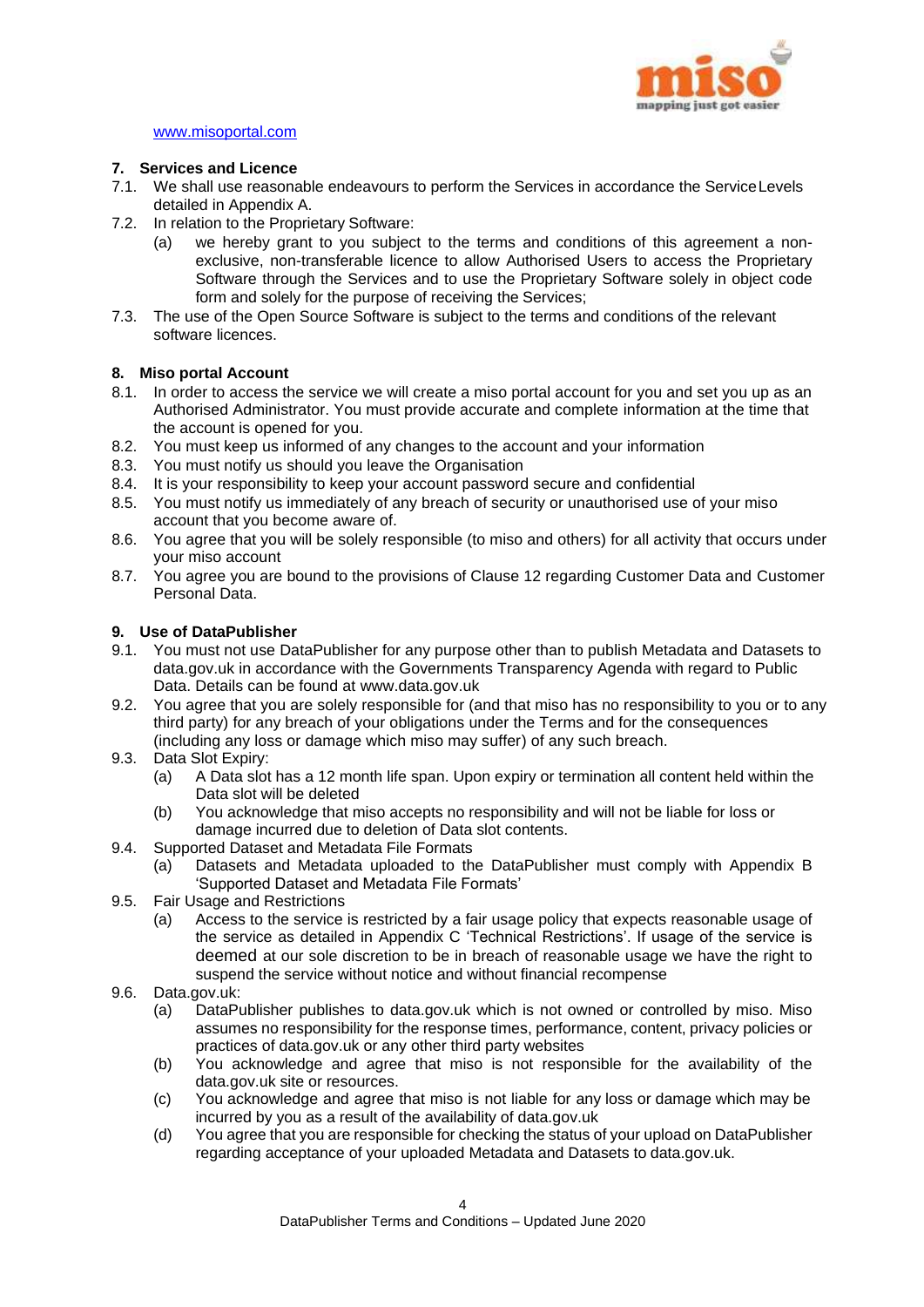

## **10. Support**

10.1. Ticketed Online Support is optional add-on and can be purchased for an additional fee. If you have purchased Technical Support this will be stated in your Purchase Order. Miso Online Support Services are detailed in **Appendix G**

## **11. Your Obligations**

- 11.1. You represent and warrant that throughout the term of this Agreement:-
	- (a) that you have (and will continue to have during your use of the Service) all necessary licenses, rights, consents, and permissions which are required to enable miso DataPublisher to publish your Metadata and Datasets to data.gov.uk and use your content in the manner contemplated by the Service and these Terms;
	- (b) that the Metadata and Datasets uploaded to and published by DataPublisher will not infringe the Intellectual Property Rights of any third party;
	- (c) that you will not upload any content to the service containing material which is: (i) unlawful for you to possess in the country in which you are resident, or which it would be unlawful for miso to use in connection with the service; (ii) is considered offensive
	- (d) ensure that Customer Data and Personal Data deemed as a special category of Data under GDPR is not uploaded or given to us in any form unless pre-agreed by us in writing
	- (e) that all content uploaded to and published by the DataPublisher service will be solely for your Organisation
	- (f) you will provide us with not less than 5 business days written notice of any change in the Datasets which you are authorised to use
- 11.2. You undertake to defend us from and against any claim or action that the possession, use or publication of the Datasets (or any part thereof) by us in delivering the Services infringes the Intellectual Property Rights of a third party, UK or EU law and shall fully indemnify us and hold us harmless from and against any losses, damages, costs (including all legal fees) and expenses incurred by or awarded against us as a result of or in connection with any such claim.
- 11.3. You shall ensure that you will keep your log in details and passwords for use of the Services confidential and that each Authorised User keeps his password for the use of the Services confidential.
- 11.4. You accept that you are solely responsible for maintaining copies of all Metadata and Datasets uploaded to DataPublisher
- 11.5. You warrant to cover all reasonable costs incurred by us should Metadata or Datasets uploaded by you to DataPublisher be found to contain Malware including but not limited to Trojans, Spyware and Viruses
- 11.6. Carry out your obligations as described in the Order Form(s)
- 11.7. You shall not, without the prior written consent of miso, at any time from the date of this agreement to the expiry of 12 months after the last date of supply of the Services, solicit or entice away from miso or employ or attempt to employ any person who is, or has been, engaged as an employee, consultant of miso in the provision of the Services

## **12. Customer Data and Customer Personal Data**

- 12.1. You, not miso, have sole responsibility for the entry, deletion, correction, accuracy, quality, integrity, legality, reliability, appropriateness, and right to use the Customer Data. Miso is not responsible for any of the foregoing or for any destruction, damage, loss, or failure to store any Customer Data beyond its reasonable control or resulting from any failure in data transmission or operation during the service provided to you by us.
- 12.2. You represent and warrant that you have and will maintain all necessary licences, consents, and permissions necessary to provide the Customer Data to miso and for them to store and process the Customer Data and Customer Personal Data in accordance with the terms of this Agreement.
- 12.3. If miso processes any Customer Data and Customer Personal Data on your behalf when performing its obligations under this Agreement, the Parties acknowledge that you shall be the Data Controller and miso shall be a Data Processor and in any such case:
	- (a) you shall ensure that you are entitled to transfer the relevant Customer and Customer Personal Data to miso so that they may lawfully use, process and transfer the Customer Personal Data in accordance with this Agreement on your behalf
	- (b) you shall ensure that the relevant third parties have been informed of, and have given their consent to, such use, processing, and transfer as required by all applicable Data Protection Laws;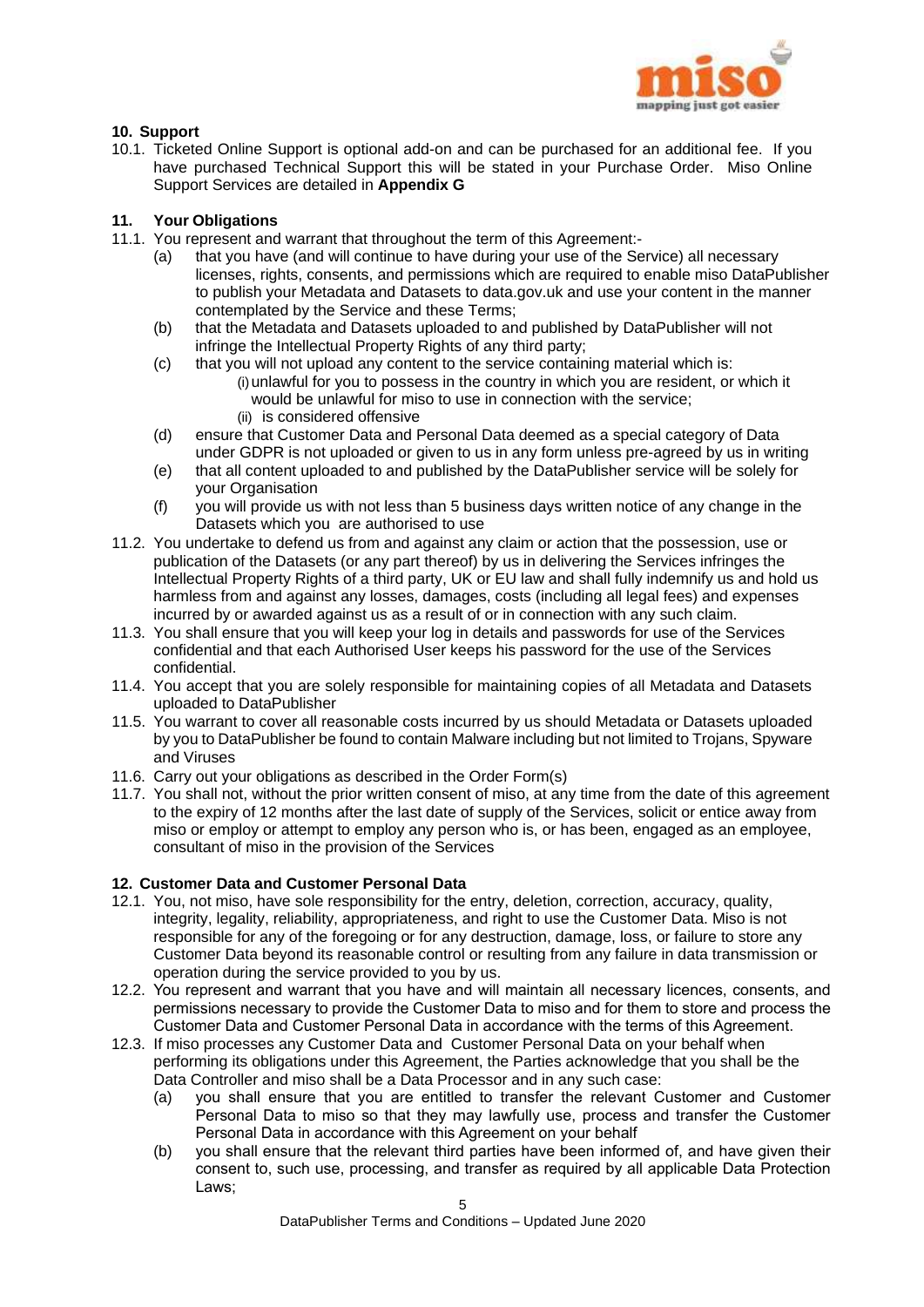

- (c) each Party shall take appropriate technical and organisational measures against unauthorised or unlawful processing of the personal data or its accidental loss, destruction or damage; and
- (d) notwithstanding any other provision of this Agreement, but subject always to Appendix D(1) Data Protection and Appendix D(2) Data Processing Activities, nothing shall prevent miso from disclosing Customer Personal Data or Customer Data to their Group Companies, Affiliates, Sub-Processors and third party service providers as necessary to provide the Services, and otherwise in order to comply with Applicable Law or at the request of a governmental, regulatory or supervisory authority
- 12.4. The Customer must ensure that Customer Data and Customer Personal Data deemed as a special category of Data under GDPR is not uploaded to the service or given to us in any form unless preagreed by us in writing
- 12.5. From the commencement date specified in the Order Form(s) or this date of this Agreement (whichever is the earlier), the Parties shall comply with Appendix D(1) Data Protection and Appendix D(2) Data Processing Activities
- 12.6. You are solely responsible and liable for any transfer of Customer Data made by you (or made by miso at your request) to a third party and for ensuring that such transfer is in compliance with the Parties' obligations under the Data Protection Laws
- 12.7. **Rights in Customer Data**. As between the parties, you shall retain all right, title and interest (including any and all intellectual property rights) in and to your Customer Data as published on DataPublisher. Subject to the terms of this Agreement, you hereby grant to miso a non-exclusive, worldwide, royalty-free right to use, copy, store, transmit, and distribute, perform and display (including publicly), modify and create derivative works of the Customer Data solely to the extent necessary to provide the service in accordance with this Agreement and the Documentation.
- 12.8. **Storage of Customer Data**. miso does not provide an archiving service. We agree that we shall not intentionally delete any Customer Data prior to termination or expiration of Customer's applicable Term. Except as otherwise set forth herein, miso expressly disclaims all other obligations with respect to storage of Customer Data

## **13. Fees and payment**

- 13.1. You shall pay the Fees in accordance with the associated payment terms as set out in Order Form.
- 13.2. The charges exclude:
	- (a) the cost of hotel, subsistence, travelling and any other ancillary expenses reasonably incurred by the individuals whom miso engages in connection with the any Services. Such expenses shall be invoiced by miso at the rates state in the Order Forms(s); and
	- (b) VAT, which miso shall add to its invoices at the appropriate rate,
- 13.3. Without prejudice to any other right or remedy that it may have, if the Customer fails to pay miso on the due date:
	- (a) the Customer shall pay interest on the overdue amount at the rate of 3% per annum above Barclay's Bank plc's base rate from time to time. Such interest shall accrue on a daily basis from the due date until actual payment of the overdue amount, whether before or after judgment. The Customer shall pay the interest together with the overdue amount; and
	- (b) miso may suspend all Services until payment has been made in full.
- 13.4. All amounts due under this agreement shall be paid in full without any set-off, counterclaim, deduction or withholding (other than any deduction or withholding of tax as required by law).

## **14. Confidentiality**

- 14.1. Subject to clause 14.2, each Party shall, during the Term of this Agreement and thereafter, keep confidential, and shall not use for its own purposes nor without the prior written consent of the other disclose to any third party, these Terms & Conditions or any information of a confidential nature (including, without limitation, trade secrets and information of commercial value) which may become known to such Party from the other Party and which relates to the other Party or any of its Affiliates (**Confidential Information**), unless such information is public knowledge or already known to such Party at the time of disclosure, or subsequently becomes public knowledge other than by breach of these Terms & Conditions, or subsequently comes lawfully into the possession of such Party from a third party.
- 14.2. You shall be entitled to disclose to Authorised Users only such of the Confidential Information as is necessary for them to know in order for them to perform a Transaction. We shall be entitled to disclose to the proprietary owner(s) of any of the Software such of the Confidential Information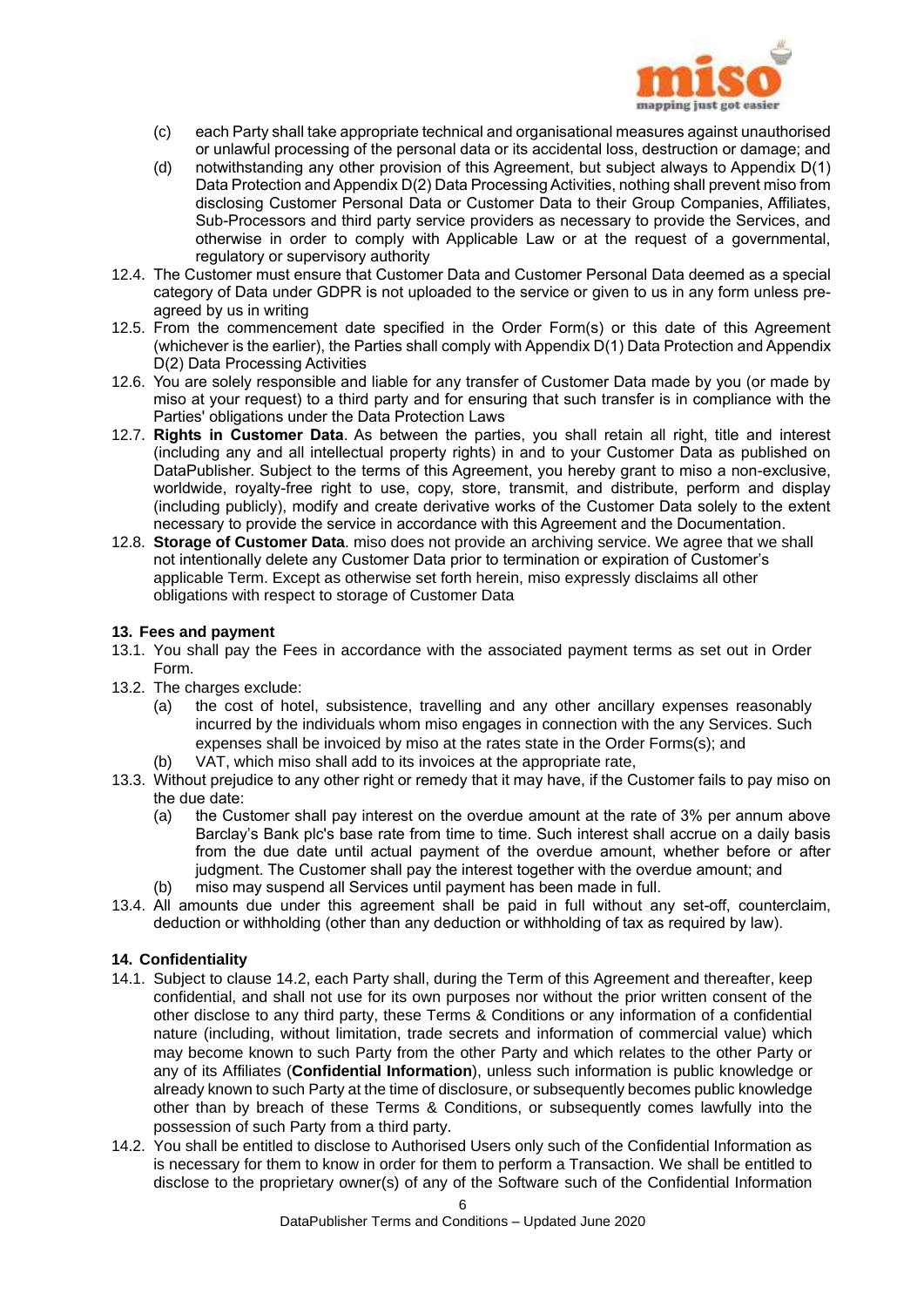

(including these Terms & Conditions) as is required for our suppliers to fulfil their obligations to us or us to fulfil our obligations to them.

- 14.3. Privacy Policy
	- (a) Your use of the service is subject to the miso Privacy Policy, a current version of which is available at www.misoportal.com
- 14.4. The provisions of this Clause 14 shall remain in full force and effect notwithstanding termination of this Agreement for any reason

## **15. Proprietary Rights**

- 15.1. You acknowledge that:-
	- (a) all Intellectual Property Rights in the Proprietary Software shall belong to us or to the proprietary owner thereof;
	- (b) all Intellectual Property Rights in the Open Source Software belongs to the third party proprietary owner thereof; and

that except as expressly stated herein, this Agreement does not grant you any Intellectual Property Rights (including but without limitation any licences) in or to the Software, Services or any related documentation.

- 15.2. We undertake at our own expense to defend you or, at our option, settle any claim or action brought against you alleging that the possession or use of the Services (other than the Open Source Software) in accordance with these Terms & Conditions infringes the UK Intellectual Property Rights of a third party (**Infringement Claim**) and shall be responsible for any reasonable losses, damages, costs (including legal fees) and expenses incurred by or awarded against you as a result of or in connection with any such Infringement Claim.
- 15.3. Clause 15.2 is conditional on:
	- (a) you notifying us in writing, as soon as reasonably practicable, of any Infringement Claim of which you have notice;
	- (b) you not making any admission as to liability or compromise or agreeing to any settlement of any Infringement Claim without our prior written consent, which consent shall not be unreasonably withheld or delayed; and
	- (c) us having, at our own expense, the conduct of or the right to settle all negotiations and litigation arising from any Infringement Claim and you giving us all reasonable assistance in connection with those negotiations and such litigation at our request and expense.
- 15.4. If any Infringement Claim is made, or in our reasonable opinion is likely to be made, against you, we may at our sole option and expense:
	- (a) procure for you the right to continue using the Proprietary Software or Services (or any part thereof) in accordance with these Terms & Conditions; or
	- (b) modify the Proprietary Software or Services so that it or they cease to be infringing;or
	- (c) replace the Proprietary Software with non-infringing software; or
	- (d) terminate this Licence immediately by notice in writing to you.
- 15.5. The foregoing states your sole and exclusive rights and remedies, and our entire obligations and liability, for Intellectual Property Right infringement.

#### **16. Limitation of Liability**

- 16.1. Nothing in this Agreement will limit or exclude either Party's liability for: (i) death or personal injury resulting from negligence or for fraud, fraudulent misstatement, or fraudulent misrepresentation; (ii) any liability which may not be limited or excluded as a matter of law; or (iii) any claims arising under a Party's obligations of indemnification. Nothing in this Agreement will limit your obligation to pay any undisputed fees.
- 16.2. Subject to Clause 16.1, neither Party shall be liable (in contract, tort (including negligence), strict liability, or otherwise): (i) for any loss arising from or in connection with loss of revenues, profits (whether direct or indirect), contracts or business, or failure to realise anticipated savings, loss of use or other economic advantage arising from your use of the Service, including the inability to use the Service; loss or corruption of data; unauthorised access to data; or (ii) for any indirect, special, incidental, exemplary, enhanced, punitive, or consequential losses or damages, suffered or incurred by the other party arising out of or in connection with this Agreement even if such Party knew of, had been advised of the possibility of, or foreseen such damages in advance.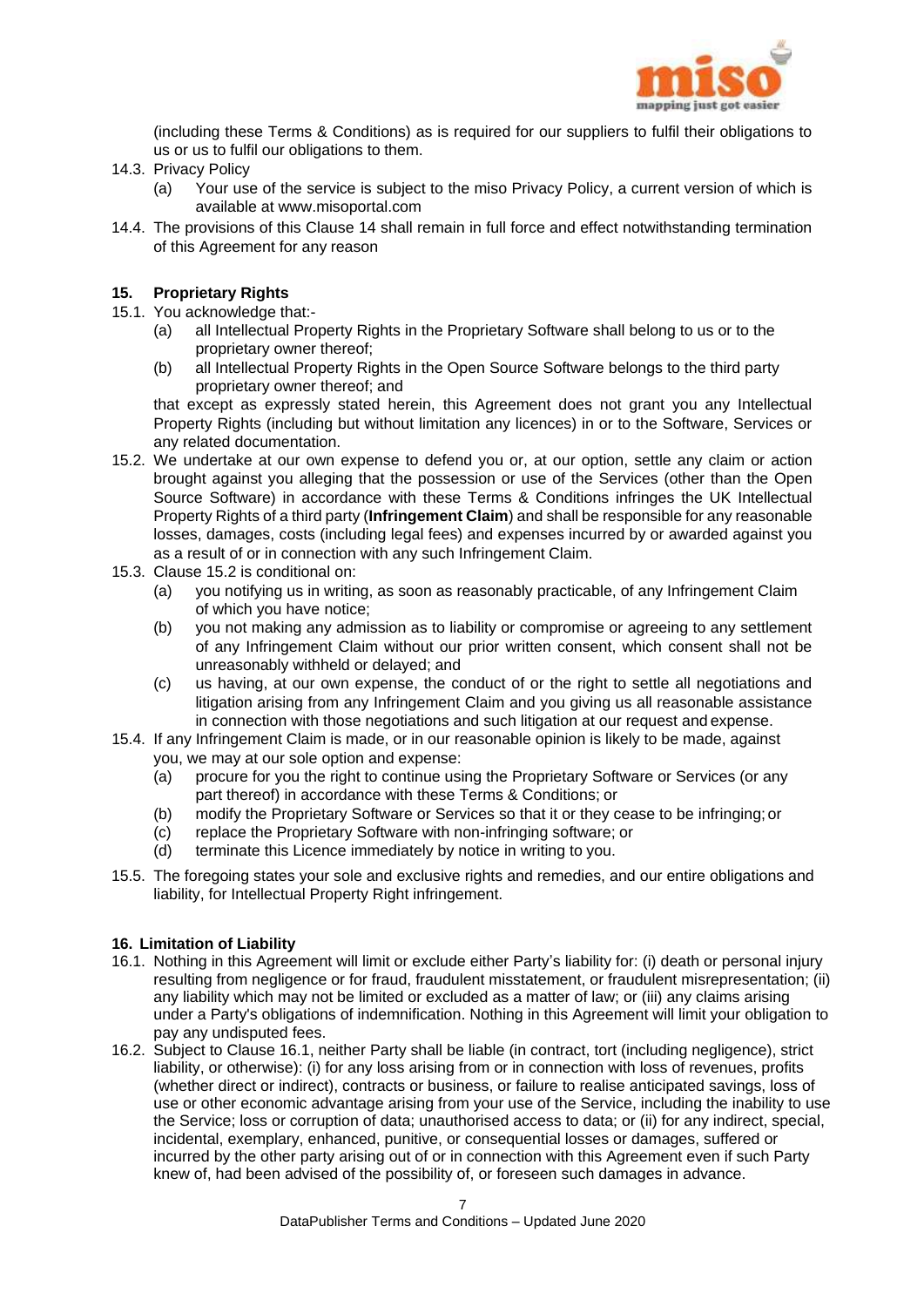

- 16.3. Subject to the overall provision in paragraph 16.1 above. Miso shall not be liable to you for:
	- (a) The deletion of, corruption of, or failure to store, any Content and other Metadata or Datasets uploaded to or published by DataPublisher
		-
	- (b) Your failure to provide miso with accurate account information
- (c) Your failure to keep your password or miso account details secure and confidential 16.4. The limitations on miso's liability to you in paragraph 16.3 above shall apply whether or not miso has been advised of or should have been aware of the possibility of any such losses arising
- 16.5. Subject to Clause 16.2 and except as set out in the remainder of this clause, neither Party's aggregate liability in connection with any Order Form(s) will exceed 125% of the amount actually paid by you under that Order Form in the 12-month period preceding the event giving rise to such liability, regardless of whether such liability is based in contract, tort, strict liability, or otherwise. With respect to a Party's breach of its obligations set out in Clause 14 (Confidentiality) or Appendix D(1) (Data Protection) or Appendix D(2) (Data Processing Activities), neither Party's aggregate liability will exceed the lesser of £1,000,000 (one million pounds sterling) and five times the amount actually paid by you under the applicable Order Form in the 12-month period preceding the event giving rise to such liability.

## **17. Service Level and Maintenance**

17.1. See Appendix A

## **18. Supported Datasets and Metadata File Formats**

18.1. See Appendix B

## **19. Term and Termination**

- 19.1. This Agreement shall commence on the Effective Date and shall (unless terminated as provided in the remainder of this clause) continue for the Initial Term.
- 19.2. After the Initial Term (and each renewal) this Agreement shall automatically renew for a further year at the standard rates, unless either Party notifies the other, in writing, at least 30 days before the end of the then current term.
- 19.3. On becoming aware of any potential violation of these Terms, miso reserves the right (but shall have no obligations) to decide whether Content complies with the content requirements set out in these Terms and may remove such Content and/or terminate a User's access for uploading Content which is in violation of these Terms at any time. Without prior notice and at its sole discretion
- 19.4. Without prejudice to any other rights or remedies to which the Parties may be entitled, either party may terminate this Agreement without liability to the other if:
	- (a) the other Party commits a material breach of any of the terms of this Agreement and (if such a breach is remediable) fails to remedy that breach within 30 days of that Party being notified in writing of the breach; or
	- (b) if the other Party is unable to pay its debts (within the meaning of section 123 of the Insolvency Act 1986), or becomes insolvent, or is subject to an order or a resolution for its liquidation, administration, winding-up or dissolution (otherwise than for the purposes of a solvent amalgamation or reconstruction), or has an administrative or other receiver, manager, trustee, liquidator, administrator or similar officer appointed over all or any substantial part of its assets, or enters into or proposes any composition or arrangement with its creditors generally, or is subject to any analogous event or proceeding in any applicable jurisdiction; or
	- (c) the other Party ceases, or threatens to cease, to trade; or
	- (d) the other Party takes or suffers any similar or analogous action in any jurisdiction in consequence of debt.
- 19.5. We have the right (but are not obliged to), on written notice to you, at our sole option, to immediately either suspend or terminate the Licence in the following circumstances:-
	- (a) where you have failed to pay any invoice due under these Terms & Conditions in full within 30 days of the Due Date; or
	- (b) where you have breached your obligations under any of clauses 8,11,12,13,14,15
- 19.6. On termination of this Agreement for any reason:
	- (a) all licences granted under this Agreement shall immediately terminate;
	- (b) you shall have no further right to use the Services;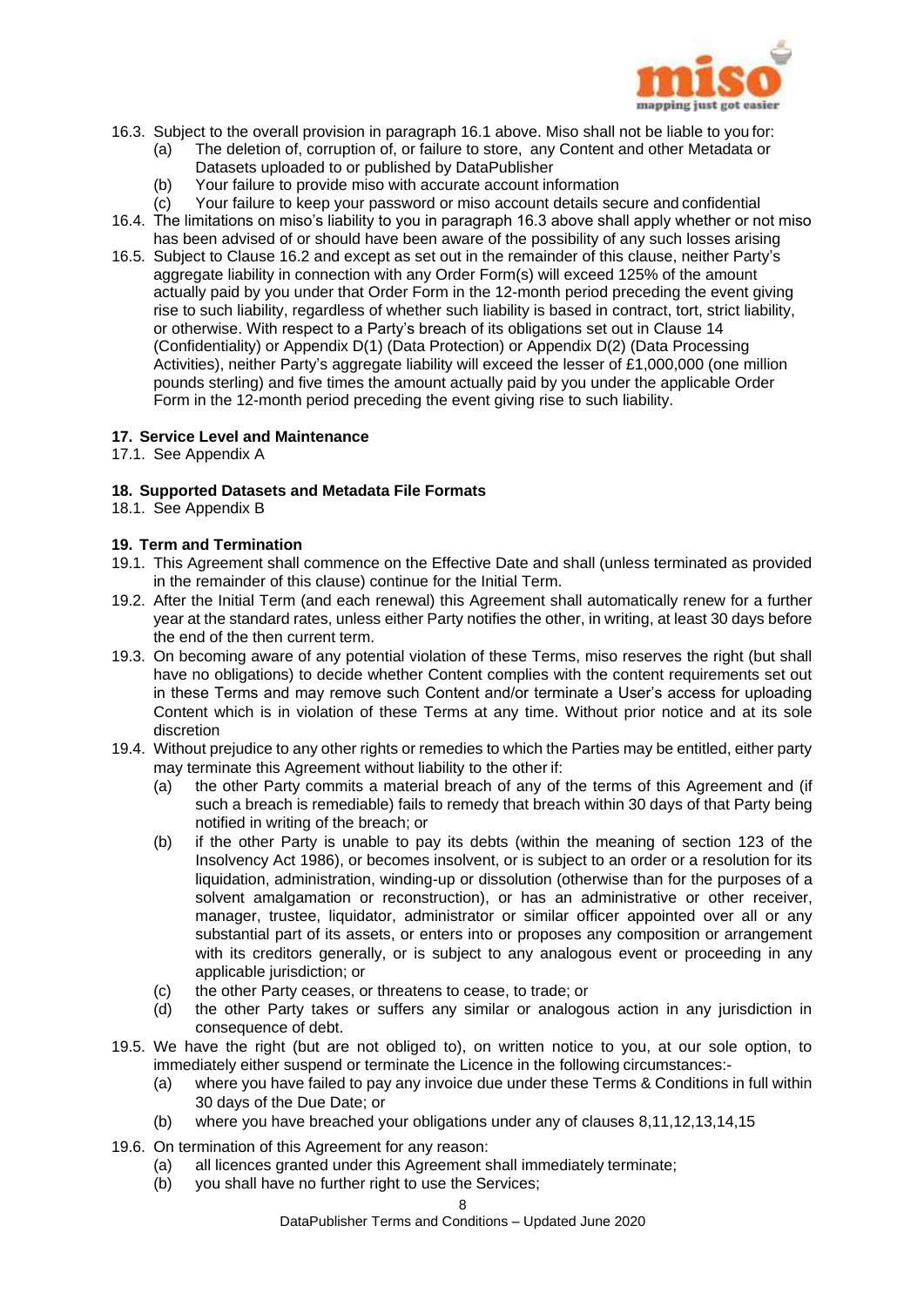

- (c) you shall immediately pay to us any and all sums due under this Agreement;and
- (d) each Party shall return and make no further use of any equipment, property, materials and other items (and all copies of them) belonging to the other Party; and
- (e) the accrued rights of the Parties as at termination, or the continuation after termination of any provision expressly stated to survive or implicitly surviving termination, shall not be affected or prejudiced

## **20. Force Majeure**

We shall have no liability to you under this Agreement if we are prevented from or delayed in performing our obligations under this Agreement by acts, events, omissions or accidents beyond our reasonable control, including, without limitation, strikes, lock-outs or other industrial disputes (whether involving our workforce or that of any other party), failure of a utility service or transport or telecommunications network, act of God, war, riot, civil commotion, malicious damage, compliance with any law or governmental order, rule, regulation or direction, accident, breakdown of plant or machinery, fire, flood, storm or default of suppliers or sub-contractors. We shall notify you of such an event and its expected duration.

## **21. General**

- 21.1. No forbearance or delay by either Party in enforcing its rights shall prejudice or restrict the rights of that Party, and no waiver of any such rights or of any breach of any contractual terms shall be deemed to be a waiver of any other right or of any later breach unless expressly set out in writing by the waiving Party.
- 21.2. If any provision in the Agreement is judged to be illegal or unenforceable, the continuation in full force and effect of the remainder of the provisions shall not be prejudiced.
- 21.3. Any amendment, waiver or variation of the Agreement shall not be binding on the parties unless set out in writing, expressed to amend the Agreement and signed by or on behalf of each of the Parties.
- 21.4. No term in the Agreement is intended to confer a benefit on, or to be enforceable by, any person who is not a Party to it.
- 21.5. In relation to assignment and sub-licensing:
	- (a) you have no right to sub-license or to assign the benefit or burden of the Agreement in whole or in part, or to allow the Software to become the subject of any charge, lien or encumbrance without our prior written consent.
	- (b) We may sub-license, assign, charge or otherwise transfer any of our rights or obligations under the Agreement, provided we give written notice to you of any sub-licence, assignment, charge or other transfer.
- 21.6. All notices given by you to us must be given to us in writing at the address shown in clause 1 or to [cancellations@misoportal.com.](mailto:cancellations@misoportal.com) We may give notice to you at either the email or postal address set out in the Order Form. Notice will be deemed received and properly served 24 hours after an email is sent, or three days after the date of posting of any letter. In proving the service of any notice, it will be sufficient to prove, in the case of a letter, that such letter was properly addressed, stamped and placed in the post and, in the case an email, that such email was sent to the specified email address of the addressee and that no error message indicating failure to deliver has been received by the sender and provided further that within 24 hours of transmission a hard copy of the email is sent by post to the intended recipient.
- 21.7. These Terms & Conditions, and any schedules, annexes, appendices and documents referenced in this Agreement and the Order Form(s) contain the whole agreement between the Parties relating to the subject matter hereof and supersede all prior agreements, arrangements and understandings between the parties relating to that subject matter.
- 21.8. The Agreement, its subject matter or its formation (including non-contractual disputes or claims) shall be governed by and construed in accordance with English law and submitted to the nonexclusive jurisdiction of the English courts.
- 21.9. The provisions of clause 21 shall remain in full force and effect notwithstanding termination of the Agreement for any reason

The Parties have caused this Agreement to be executed by their respective duly authorised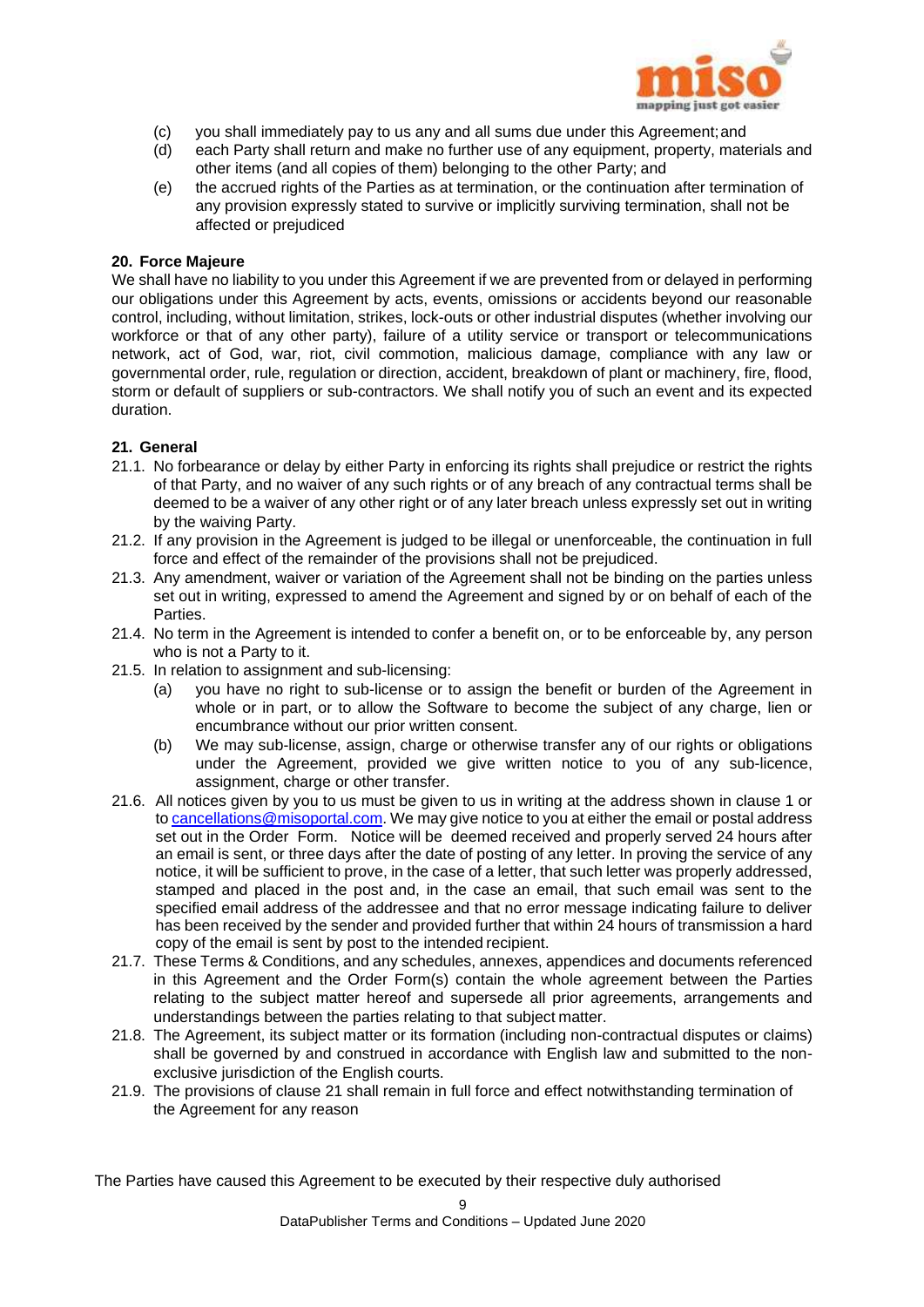

representatives.

Dotted Eyes Limited trading as **miso**

By: By:

Printed Name: Printed Name:

Date: Date: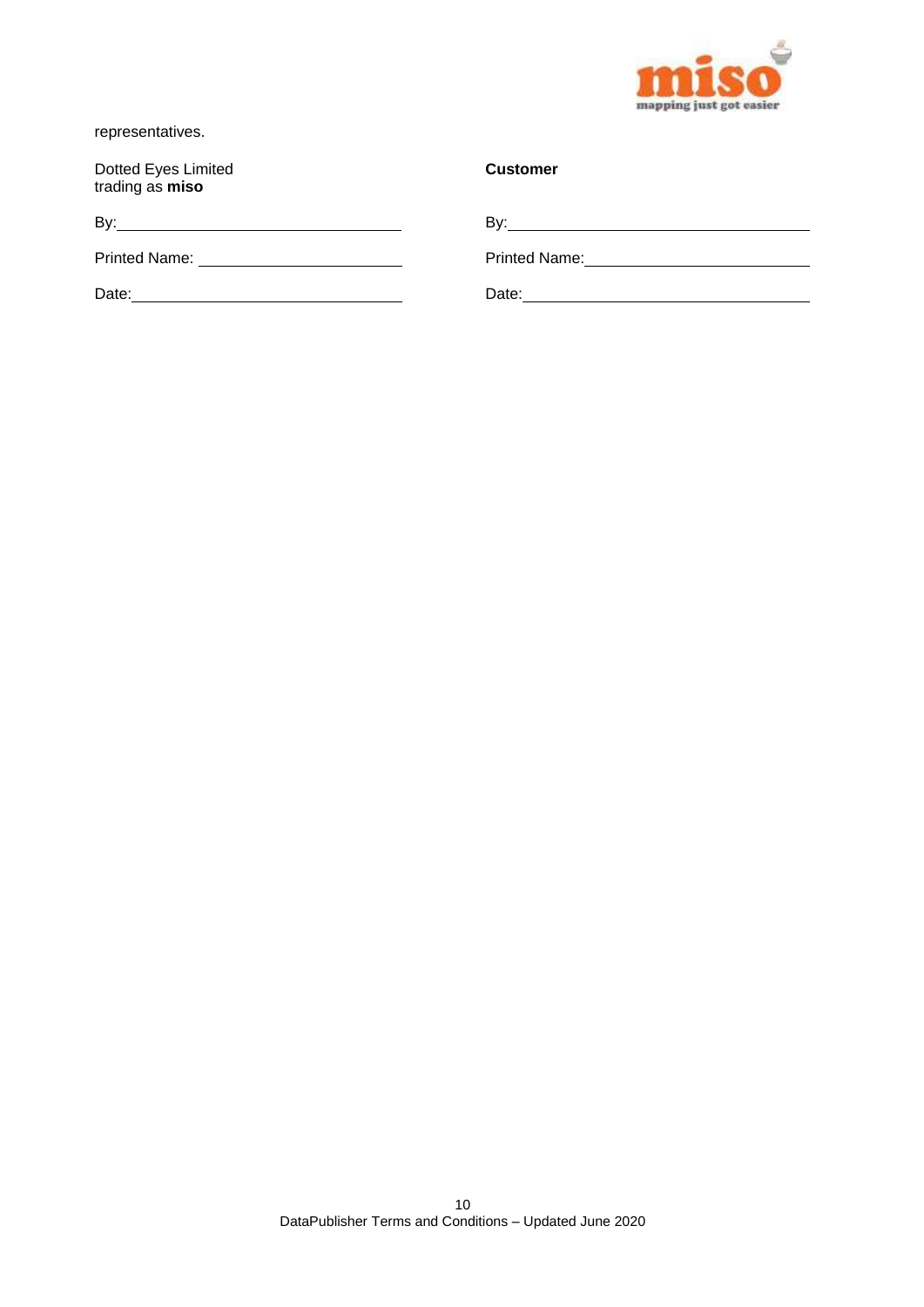

## **APPENDIX A**

## **Service Levels and Maintenance**

## **1. Service Level**

- 1.1 All Metadata will be made available to data.gov.uk within 1 business day of being uploaded to **DataPublisher**
- 1.2 All Datasets will be published as a view and download services within 1 business day of being uploaded to DataPublisher
- 1.3 The service will be delivered to the specification as currently proscribed by UK Location or the appropriate governing body at the time of using DataPublisher
- 1.4 The publishing service will be available 99% of the time including Scheduled and Unscheduled maintenance in accordance with those detailed by data.gov.uk Operational Guide. This excludes Unscheduled maintenance due to a malicious attack.

## **2. Maintenance**

2.1 We may interrupt the Service to perform emergency maintenance. In addition, we may interrupt the Service for scheduled maintenance provided we supply a minimum of 1 weeks notice. We shall at all times endeavour to keep any service interruptions to aminimum.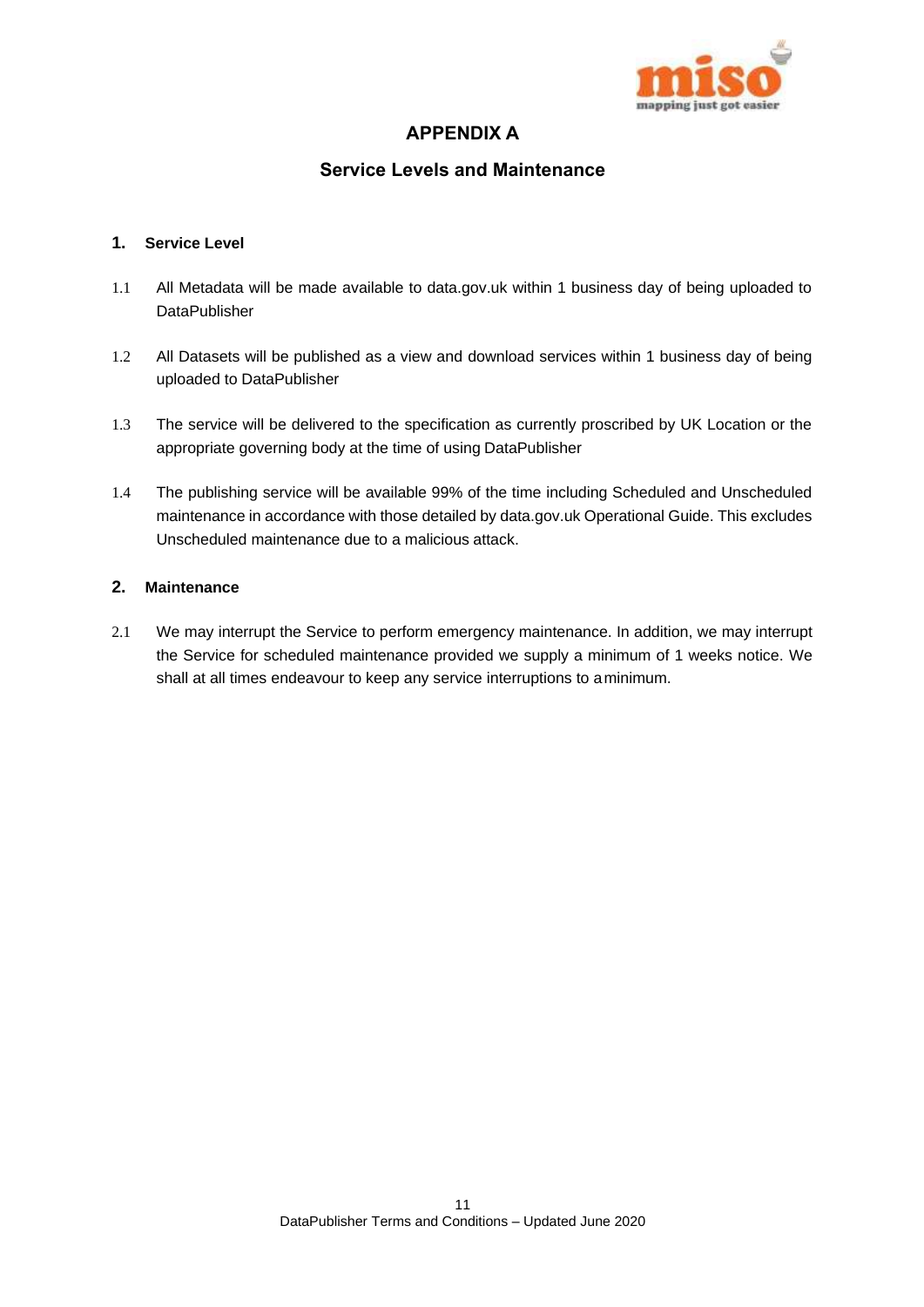

## **APPENDIX B**

## **Supported Dataset and Metadata File Formats**

- 1. Datasets must be uploaded to the portal as a zip file.
- 2. The zip file must use standard compression and apply no encryption.
- 3. The zip file must contain your dataset and the metadata for that dataset.
- 4. The dataset must be in one of the following file formats:
	- MapInfo TAB
	- ESRI Shape
	- CSV
- 5. The metadata must be an XML file that conforms to the GEMINI 2.2 specification.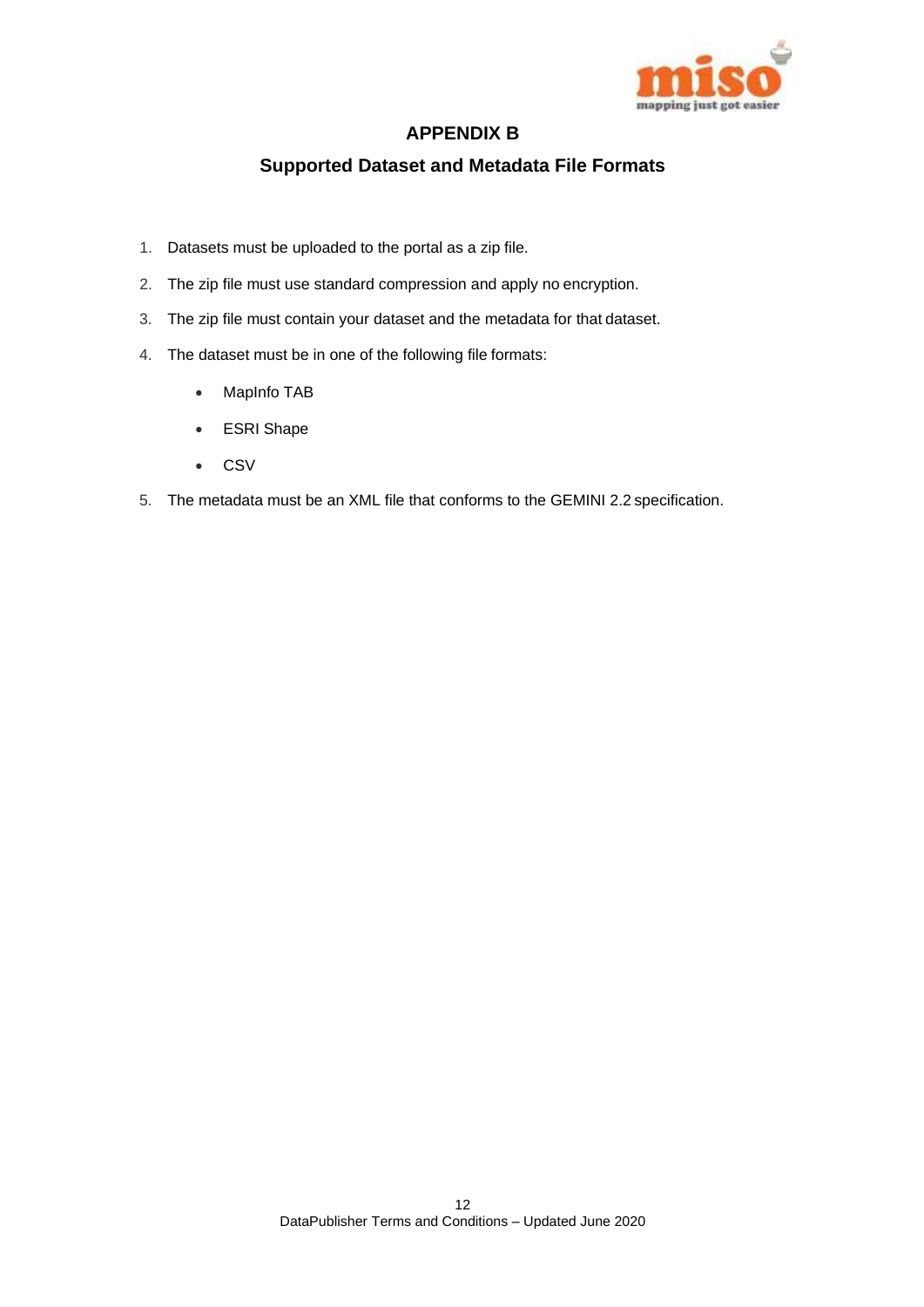

## **APPENDIX C**

## **Technical Restrictions**

## **1. Dataset Limits**

- 1.1. Dataset uploads are limited to 50MB zipped file size, using standard compression. The zip file must include the dataset (GIS files) and the metadata (XML file).
- 1.2. Each Data Slot is limited to 4 Dataset uploads per year
- **2. Public access to your datasets (Download Service and View Service combined) is subject to:**
	- 2.1. A reasonable usage limit of 3.5 GB per day.
	- 2.2. A reasonable usage threshold of 1.5 GB in any single hour period. Usage must not exceed this threshold for one or more hours in 3 consecutive days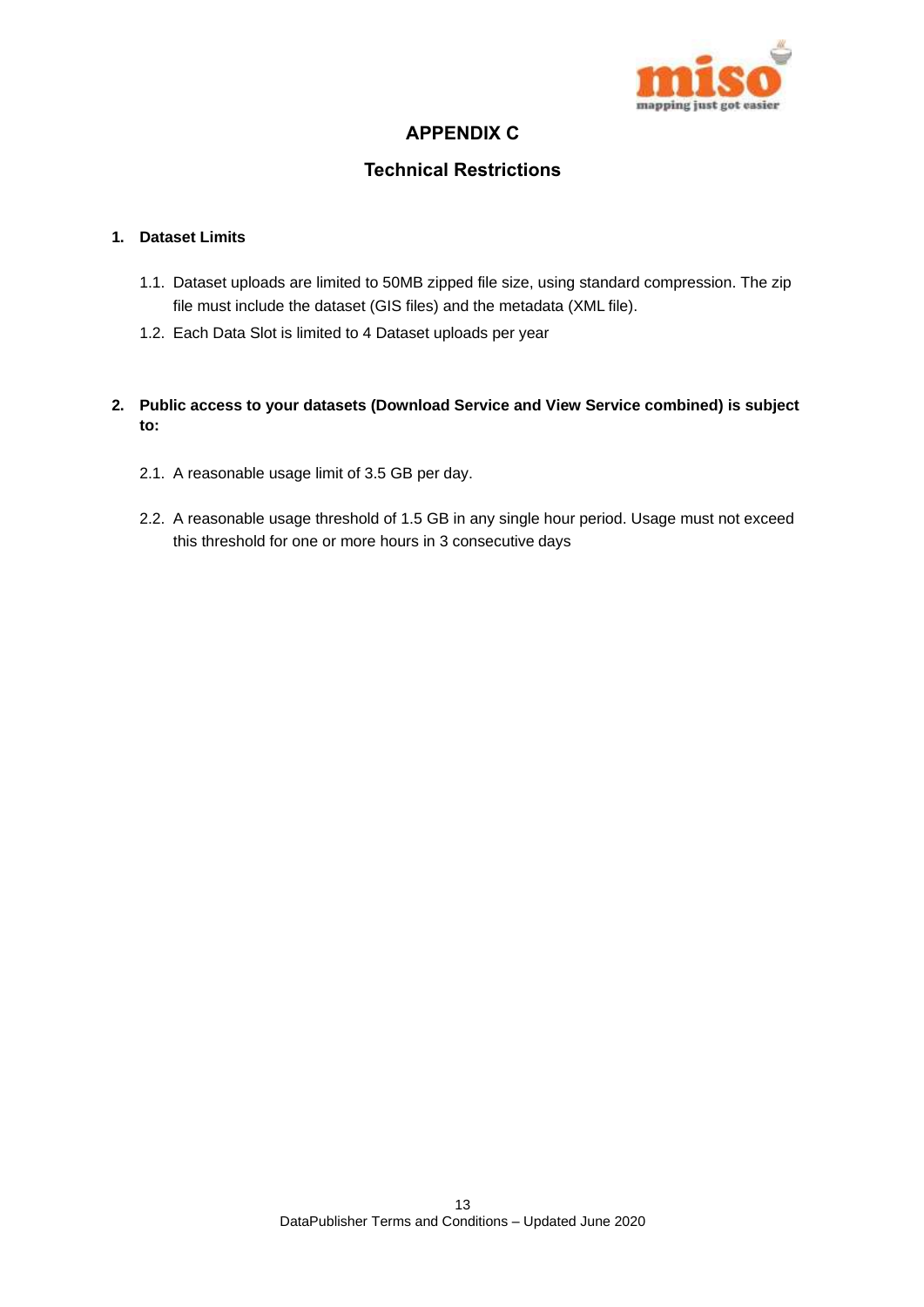

## **APPENDIX D(1)**

## **Data Protection**

## **1. Definitions and interpretation**

1.1 In this Appendix, unless the context otherwise requires:

"**DP Regulator**" means any governmental or regulatory body or authority with responsibility for monitoring or enforcing compliance with the Data Protection Laws;

"**Data Subject Request**" means a request from a Data Subject to exercise its rights under the Data Protection Laws in respect of that Data Subject's Personal Data;

"**Security Breach**" means any actual loss, unauthorised or unlawful processing, destruction, damage, or alteration, or unauthorised disclosure of, or access to the Customer Personal Data, and terms defined in a provision of this Appendix shall have the meaning given to them in that provision

## **2. Compliance with Data Protection Laws**

2.1 miso shall comply with its obligations under the Data Protection Laws as they apply to it as a Data Processor of the Customer Personal Data.

2.2 The Customer shall comply with its obligations under the Data Protection Laws as they apply to it as a Data Controller of the Customer Personal Data.

## **3. Processing and security**

3.1 In performing its obligations under this Agreement, miso shall only process the categories of Personal Data and only in respect of the categories of Data Subjects, and only for the nature and purposes of processing and duration, as is set out in the Annex to this Appendix or as necessary to perform its obligations under this Agreement, save as otherwise required by any Applicable law.

3.2 In processing the Customer Personal Data, miso shall:

- (a) process Customer Personal Data only in accordance with the Customer's written instructions from time to time (including those set out in this Agreement) except as otherwise required by any Applicable Law;
- (b) not process the Customer Personal Data for any purpose other than those set out in the Annex and as necessary to perform its obligations under this Agreement unless otherwise expressly authorised by the Customer;
- (c) promptly notify the Customer if it receives a Data Subject Request in respect of Customer Personal Data;
- (d) as far as reasonably practicable, co-operate with and provide assistance to the Customer in relation to any Data Subject Request in respect of Customer Personal Data;
- (e) taking into account:
	- (i) the state of the art;
	- (ii) the nature, scope, context and purposes of the processing; and
	- (iii) the risk and severity of potential harm,

protect the Customer Personal Data by ensuring that it has in place appropriate technical and organisational measures, including measures to protect the Customer Personal Data against the risks of a Security Breach; and

(f) ensure that any persons authorised by miso to process Customer Personal Data are obliged to keep such data confidential.

3.3 miso shall, without undue delay after discovering any Security Breach or any failure or defect in security which leads, or might reasonably be expected to lead, to a Security Breach (together a "**Security Issue**") notify the Customer of the same.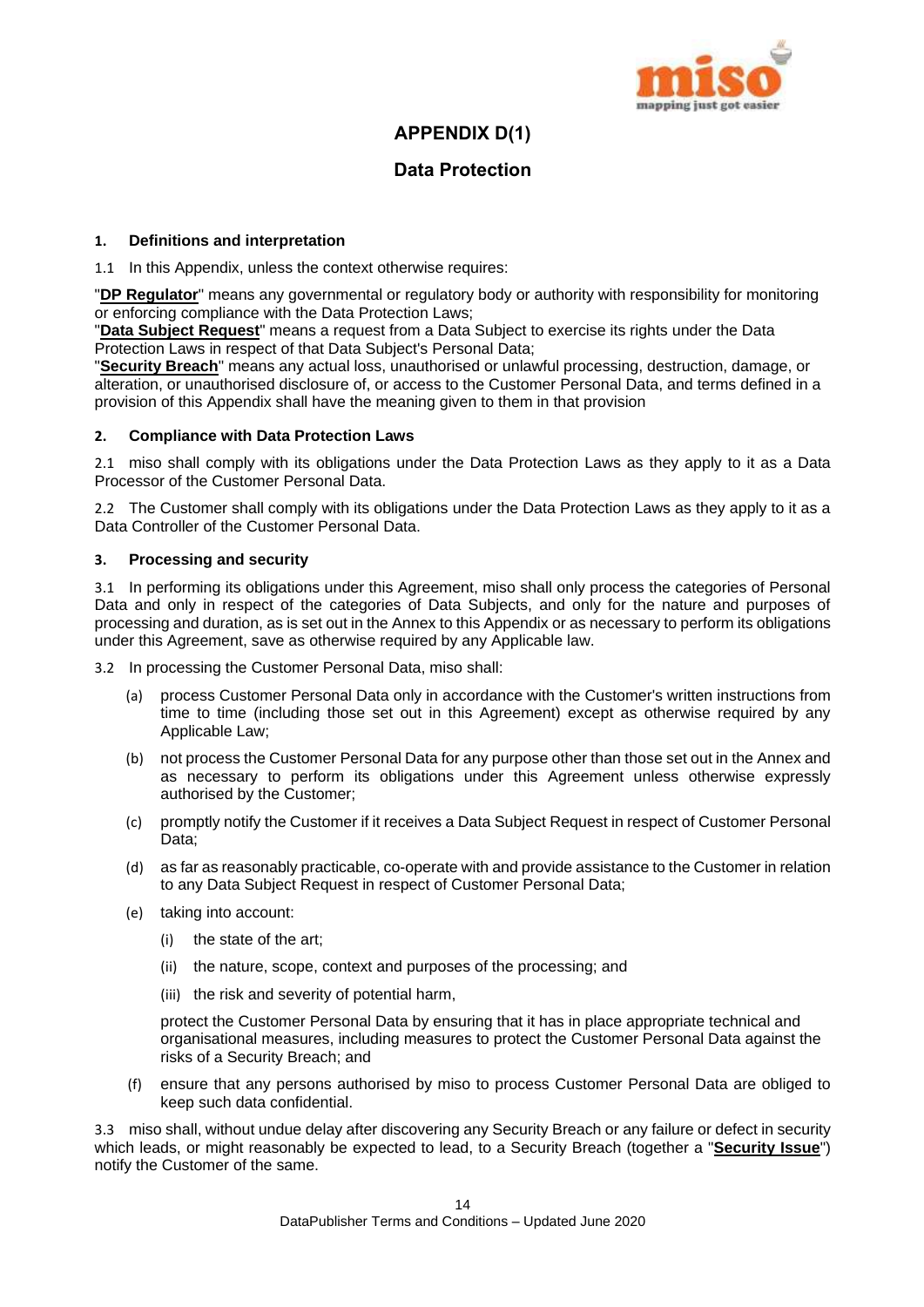

- 3.4 Where a Security Issue arises, miso shall:
	- (a) as soon as reasonably practicable, provide the Customer with details of the Security Issue, the actual or expected consequences of it, and the measures taken or proposed to be taken to address or mitigate it;
	- (b) co-operate with the Customer, and provide the Customer with all reasonable assistance in relation to the Security Issue; and
	- (c) unless required by Applicable Law, not make any notifications to a DP Regulator or any Data Subjects about the Security Issue without the Customer's prior written consent (such consent not to be unreasonably withheld or delayed).

## **4. Return or destruction of Personal Data**

4.1 Subject to paragraph [4.2,](#page-15-0) miso shall return or, at the election of the Customer, irretrievably delete all Customer Personal Data in its control or possession when it no longer requires such Customer Personal Data to exercise or perform its rights or obligations under this Agreement, and in any event within 30 days following expiry or termination of this Agreement.

<span id="page-15-0"></span>4.2 To the extent that miso is required by Applicable Law to retain all or part of the Customer Personal Data (the "**Retained Data**"), miso shall isolate and cease all processing of the Retained Data other than as required by the Applicable Law.

## **5. Audit**

5.1 miso shall provide such information, reasonable co-operation and assistance in relation to any request made by the Customer (or its auditors, or its or their representatives) as necessary to demonstrate miso's compliance with the Data Protection Laws in relation to this Agreement.

#### **6. Co-operation and assistance**

6.1 miso shall co-operate with the Customer, and provide such information and assistance as the Customer may reasonably require, to enable the Customer to:

- (a) comply with the Customer's obligations under the Data Protection Laws (including Articles 32-36 of GDPR) in respect of Customer Personal Data; and
- (b) deal with and respond to investigations and requests for information relating to the Customer Personal Data from any DP Regulator.

6.2 If miso receives any complaint, notice or communication from a DP Regulator or other third party (excluding a Data Subject Request) which relates directly or indirectly to Customer Personal Data or to either Party's compliance with the Data Protection Laws, it shall notify the Customer as soon as reasonably practicable.

## <span id="page-15-1"></span>**7. Sub-Processors**

7.1 miso shall not subcontract any processing of the Customer Personal Data to any Sub-Processor except as authorised by the Customer in accordance with this paragraph [7.](#page-15-1) The Customer consents to miso engaging Sub-Processors to process the Data provided that: (i) miso provides at least 30 days' prior notice of the addition of any subcontractor (including details of the processing it performs or will perform) ("**Sub-Processor Notice**"); and (ii) miso complies with paragraphs [7.4](#page-16-0) and [7.5](#page-16-1) of this Appendix.

7.2 The Customer hereby consents to miso's use of the Sub-Processors listed at www.misoportal.co.uk/legal/ which shall be maintained and updated when any Sub-Processor is added or removed in accordance with this paragraph [7.](#page-15-1)

7.3 If within 30 days of receipt of a Sub-Processor Notice the Customer notifies miso in writing of its refusal to consent to miso's appointment of a Sub-Processor on reasonable grounds relating to the protection of Customer Personal Data, then either: (i) miso will not appoint the Sub-Processor; or (ii) if miso does appoint the Sub-Processor, the Customer may elect to terminate the Agreement without penalty or cost to either party save that any portion of the fees paid in advance in respect of Services not yet delivered as at the effective date of termination shall be refunded to the Customer. If after 30 days from receipt of the Sub-Processor Notice the Customer has not indicated its refusal of the appointment of a Sub-Processor in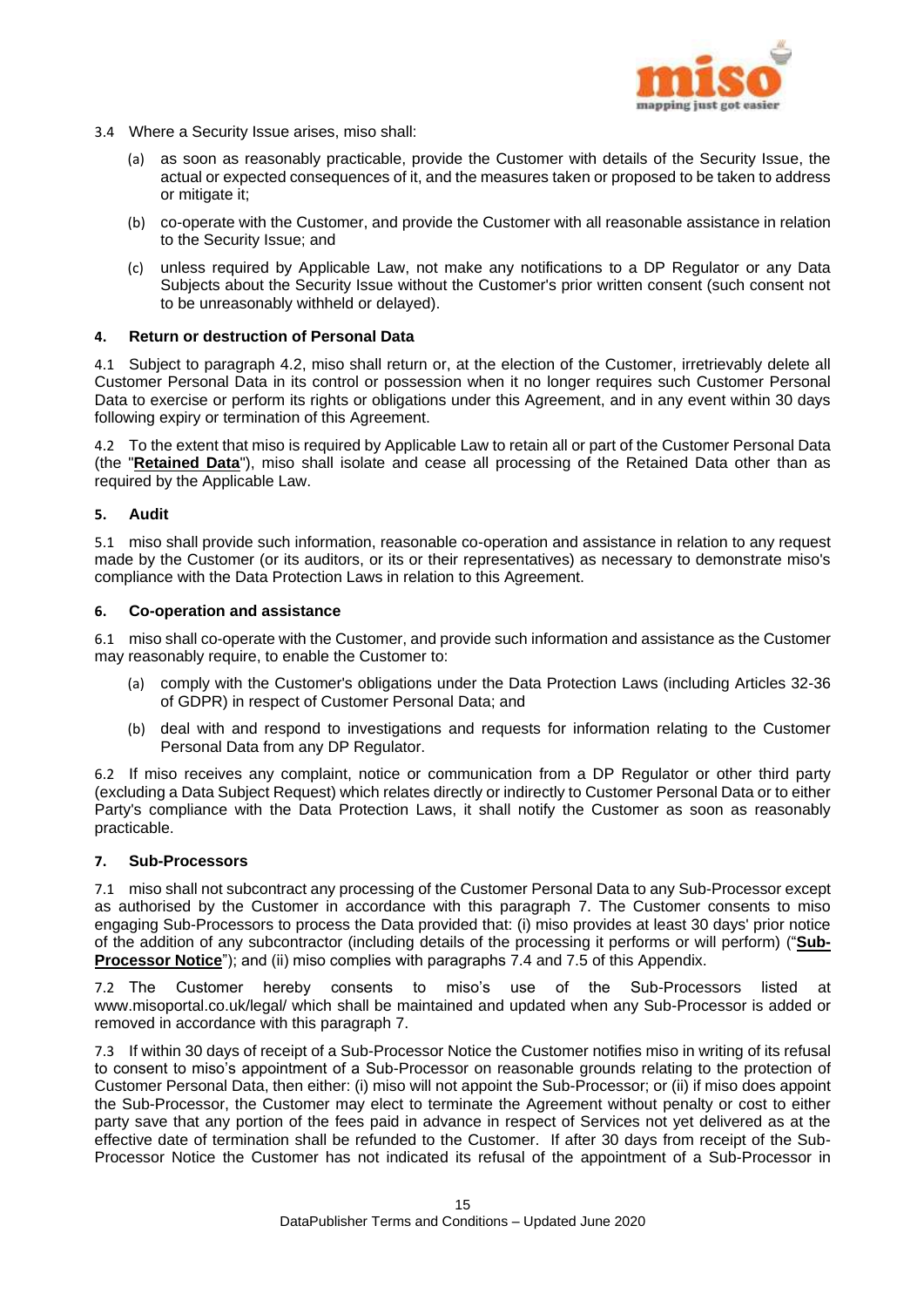

accordance with this paragraph, then the Customer is deemed to have given its consent and miso shall be entitled to appoint the relevant Sub-Processor with immediate effect.

- <span id="page-16-0"></span>7.4 If miso appoints a Sub-Processor, Miso shall ensure that:
	- (a) such Sub-Processor shall only process Customer Personal Data in order to perform one or more of miso's obligations under this Agreement; and
	- (b) it enters into a written agreement or other legally enforceable terms with that Sub-Processor prior to any processing by the Sub-Processor, requiring the Sub-Processor to:
		- (i) process Customer Personal Data only in accordance with the written instructions of miso or the Customer; and
		- (ii) comply with data protection obligations equivalent in all material respects to those imposed on miso under this Appendix.

<span id="page-16-1"></span>7.5 Notwithstanding the appointment of a Sub-Processor, miso is responsible and liable to the Customer for any processing by the Sub-Processor in breach of this Appendix.

#### **8. Transfer of Personal Data**

8.1 miso shall only transfer Customer Personal Data outside of the EEA where there is adequate protection for such Customer Personal Data in accordance with applicable Data Protection Laws and as authorised by the Customer in accordance with paragraph 7.

8.2 As at the date of this Appendix the Customer consents to the transfers of Customer Personal Data to those non-EEA locations listed a[t www.misoportal.co.uk/legal.](http://www.misoportal.co.uk/legal) miso shall ensure that such list is maintained and updated from time to time to reflect any changes.

#### **9. Precedence**

In relation to the subject matter of this Appendix and its Annex, in the event of any inconsistency between the provisions of this Appendix and its Annex and the other provisions of the Agreement including any schedule or annex thereto, the provisions of this Appendix and its Annex shall prevail.

miso reserve the right to change their Data Protection Policy documentation and its location from time to time.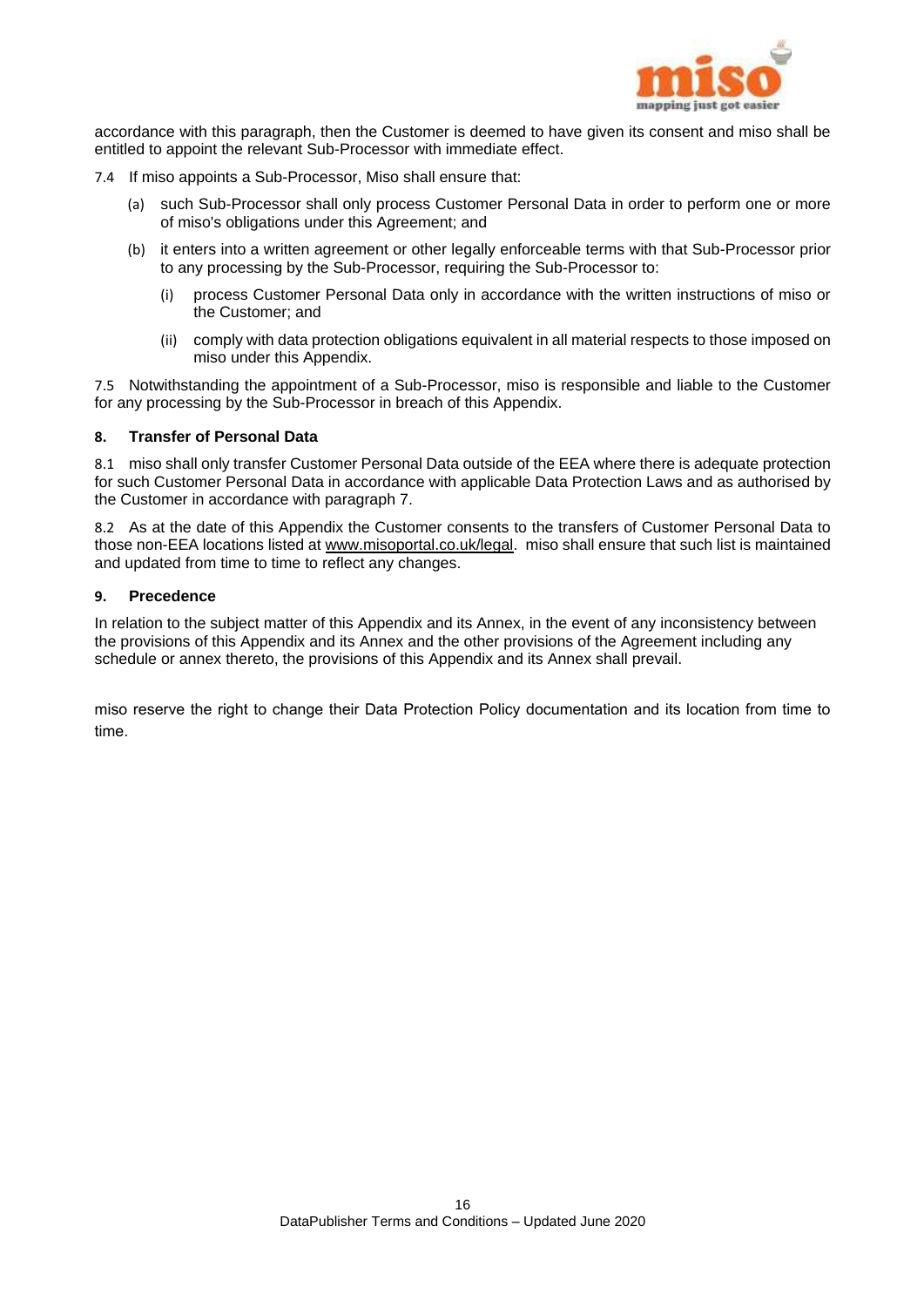

## **APPENDIX D(2)**

## **Data Processing Activities**

We want you to know what Personal Data Processing activities happen when you use our Services.

#### **1. Processing by the provider**

## **1.1. Scope**

To allow us to provide the DataPublisher Service to you.

## **1.2. Nature**

Creating and publishing data in compliance with INSPIRE regulations is complex and confusing. DataPublisher takes away the pain of publishing data by providing an INSPIRE compliant publishing service for your data and metadata and publishes it to data.gov.uk.

## **1.3. Purpose of processing and types of personal data**

We may process personal data for more than one lawful ground depending on the specific purpose for which we are using your data. Please contact us if you need specific details about the specific legal ground that we are relying on to process your personal data, where more than one ground has been set out in the table below.

| <b>Purpose / Activity</b>                                                                                                                                                         | Type of data                                                                                                                                                          | Lawful basis for processing including basis of<br>legitimate interest                                                                                                                                                                                                                                                   |
|-----------------------------------------------------------------------------------------------------------------------------------------------------------------------------------|-----------------------------------------------------------------------------------------------------------------------------------------------------------------------|-------------------------------------------------------------------------------------------------------------------------------------------------------------------------------------------------------------------------------------------------------------------------------------------------------------------------|
| To register you as a new<br>customer                                                                                                                                              | Identity<br>Contact<br>$\bullet$                                                                                                                                      | Performance of a contract with you<br>$\bullet$                                                                                                                                                                                                                                                                         |
| To process and deliver your<br>order including payment and<br>collection or recovery of those<br>payments                                                                         | Identity<br>$\bullet$<br>Contact<br>$\bullet$<br>Financial<br>$\bullet$<br>Transaction<br>$\bullet$<br>Marketing and<br>$\bullet$<br>communications                   | Performance of a contract with you<br>$\bullet$<br>Necessary for our legitimate interests (debt<br>$\bullet$<br>collection)                                                                                                                                                                                             |
| To manage our relationship with<br>you which will include:<br>• Notifying you about changes in<br>our terms or privacy policy<br>• Asking you for feedback or<br>take a survey    | Identity<br>$\bullet$<br>Contact<br>$\bullet$<br>Profile<br>$\bullet$<br>Marketing and<br>$\bullet$<br>communications                                                 | Performance of a contract with you<br>$\bullet$<br>Necessary to comply with a legal obligation<br>$\bullet$<br>Necessary for our legitimate interests (to keep our<br>$\bullet$<br>records updated and to study how customers use<br>our products/services)                                                             |
| To enable you to take part in a<br>competition, prize draw, or<br>survey                                                                                                          | Identity<br>$\bullet$<br>Contact<br>$\bullet$<br>Profile<br>$\bullet$<br>Usage<br>$\bullet$<br>Marketing and<br>$\bullet$<br>communications                           | Performance of a contract with you<br>$\bullet$<br>Necessary for our legitimate interests (to keep our<br>٠<br>records updated and to study how customers use<br>our products/services)                                                                                                                                 |
| To administer and protect our<br>business and website (including<br>troubleshooting, data analysis,<br>testing, system maintenance,<br>support, reporting and hosting of<br>data) | Identity<br>$\bullet$<br>Contact<br>$\bullet$<br>Technical<br>$\bullet$                                                                                               | Necessary for our legitimate interests (for running<br>$\bullet$<br>our business, provision of administration and IT<br>services, network security, to prevent fraud and in<br>the context of a business reorganisation or group<br>restructuring exercise)<br>Necessary to comply with a legal obligation<br>$\bullet$ |
| To deliver relevant website<br>content and advertisements to<br>you and measure or understand<br>the effectiveness of the<br>advertising we serve to you                          | Identity<br>$\bullet$<br>Contact<br>$\bullet$<br>Profile<br>$\bullet$<br>Usage<br>$\bullet$<br>Marketing and<br>$\bullet$<br>communications<br>Technical<br>$\bullet$ | Necessary for our legitimate interests (to study<br>$\bullet$<br>how customers use our products/services, to<br>develop them, to grow our business and to inform<br>our marketing strategy)                                                                                                                             |
| To use data analytics to improve<br>our website, products/services,<br>marketing, customer<br>relationships and experiences                                                       | Technical<br>$\bullet$<br>Usage<br>$\bullet$                                                                                                                          | Necessary for our legitimate interests (to define<br>$\bullet$<br>types of customers for our products and services,<br>to keep our website updated and relevant, to<br>develop our business and to inform our marketing<br>strategy)                                                                                    |
| To make suggestions and<br>recommendations to you about                                                                                                                           | Identity<br>$\bullet$<br>Contact<br>$\bullet$<br>Technical<br>٠                                                                                                       | Necessary for our legitimate interests (to develop<br>our products/services and grow our business)                                                                                                                                                                                                                      |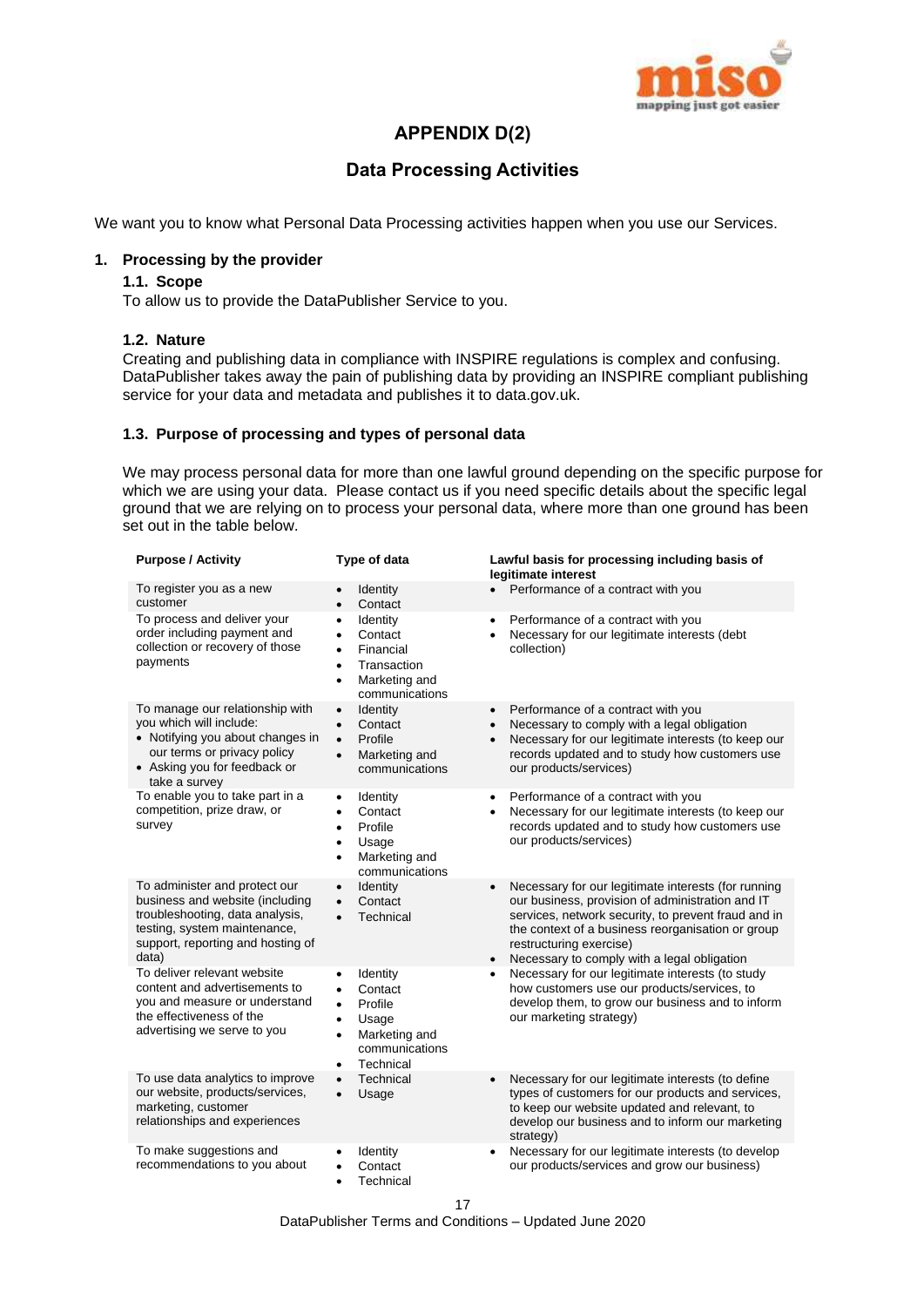

goods or services that may be of interest to you Usage Profile

## **1.4. Duration of the processing**

Whenever we collect or process your personal data, we'll only keep it for as long as is necessary for the purpose for which it was collected. At the end of that retention period (usually no longer than seven years), your data will either be deleted completely or anonymised, for example by aggregation with other data so that it can be used in a non-identifiable way for statistical analysis and business planning. For information stored in backup archives, we will securely store the information and isolate it from any further use until deletion is possible.

## **2. Categories of data subject**

## **2.1. When using this Service, the groups of individual's data by category**

- Your *end users using the service* that you deliver
- The personal data about your *employees and contractors* that we collect as a Customer of ours to complete account administration and set up
- The personal data that we collect about the *service user access* technical information (e.g. browser, IP address)
- The details of your *employee and contractor interactions* with us when you require support for the Service (information that you choose to submit)

miso reserve the right to change their Data Processing Activities documentation and its location from time to time.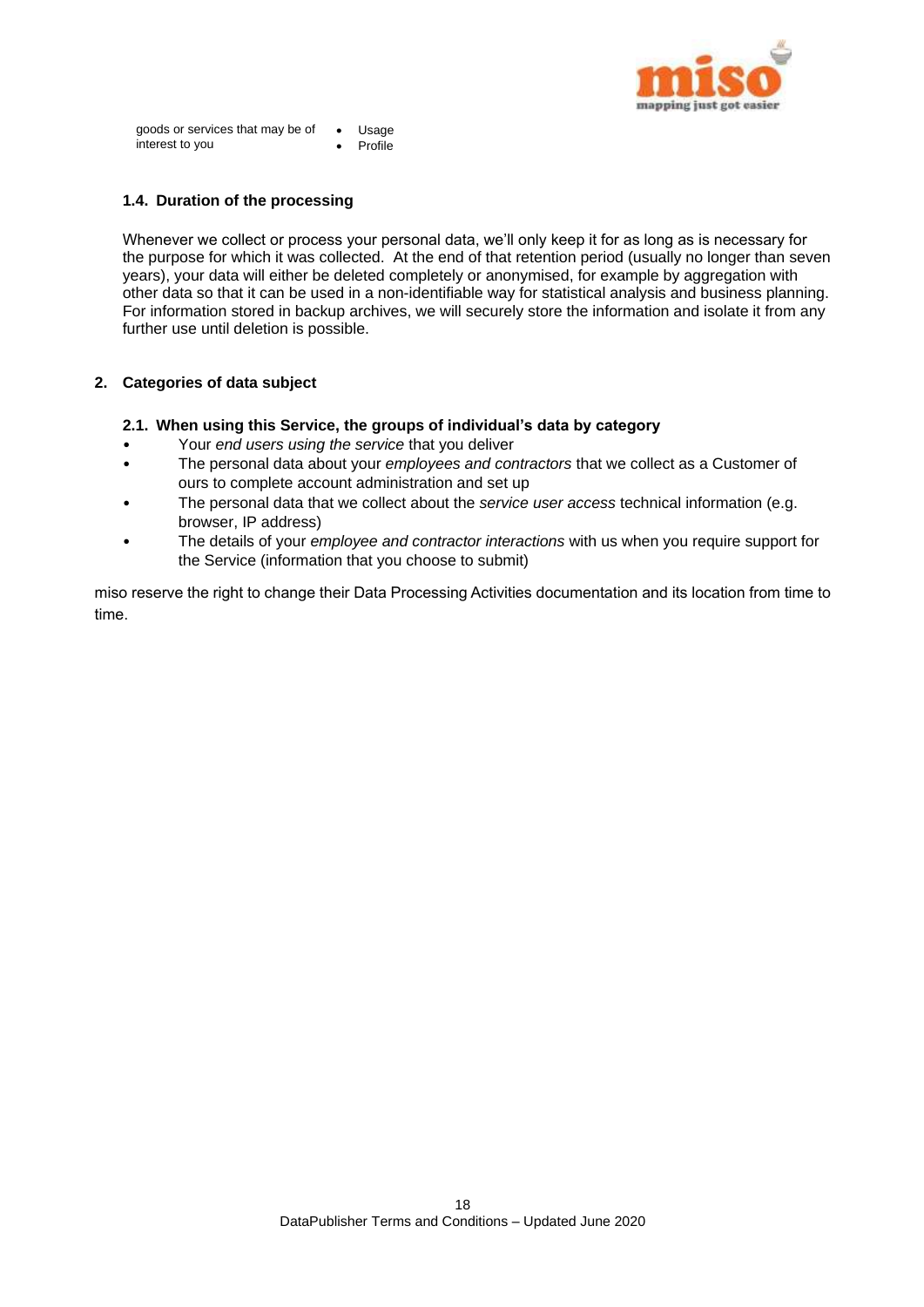

## **APPENDIX E**

## **Information Security**

Our information security document is available on our website.

miso reserve the right to change their Information Security document and its location from time to time. The current copy, including the update date, can be found at www.misoportal.com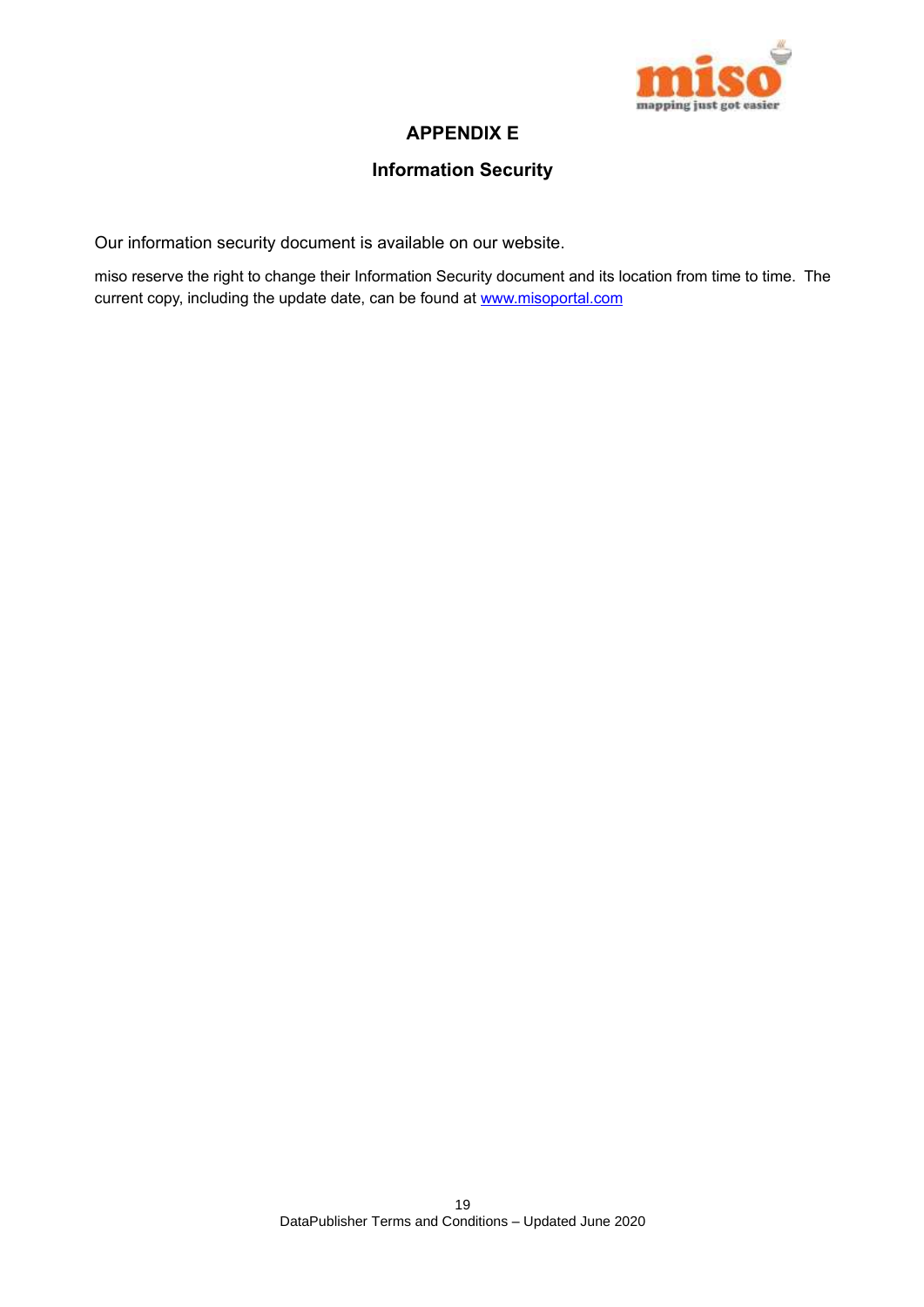

## **APPENDIX F**

## **Privacy Policy**

Our Privacy Policy is available on our website.

miso reserve the right to change their Privacy Policy and its location from time to time. The current copy, including the updated date, can be found at www.misoportal.com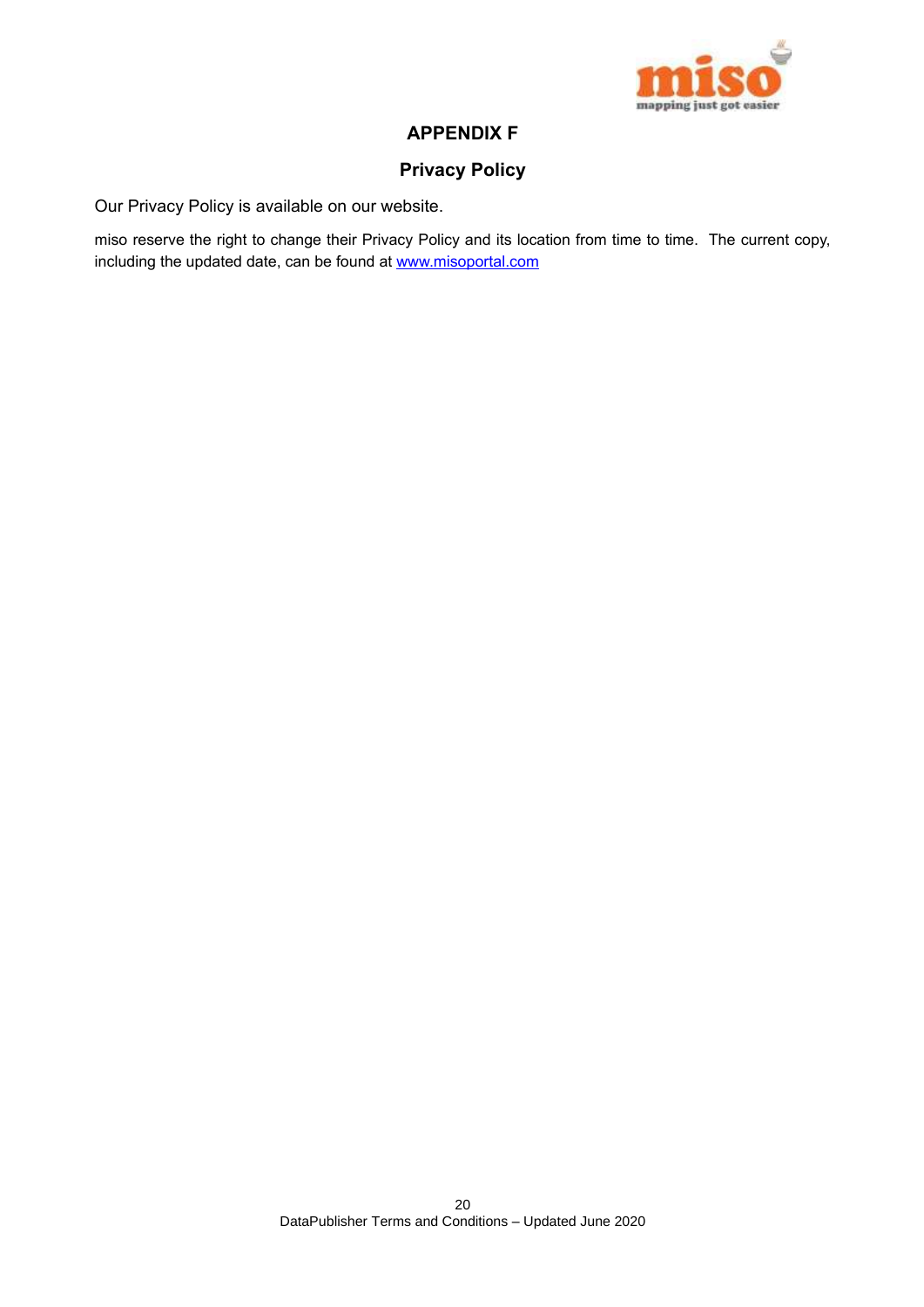

## **APPENDIX G**

## **Miso Online Support Services**

## **Part 1 – Levels of Technical Support Services and their Coverage**

- 1. There are three different levels of Technical Support Services available:
	- (a) Lite
	- (b) Standard
	- (c) Enterprise
- 2. Each level entitles the Customer to the following Technical Support Services during theTerm:

| Option     | <b>Named Users</b> | Maximum no. of Tickets pa |
|------------|--------------------|---------------------------|
| Lite       |                    | 3                         |
| Standard   | າ<br>J             | 25                        |
| Enterprise | 10                 | Unlimited                 |

The Lite Technical Support Level allows one Named User to raise up to three Tickets during each Contract Year.

The Standard Technical Support Level allows three Named Users to collectively raise up to 25 Tickets during each Contract Year.

The Enterprise Technical Support Level allows ten Named Users to raise unlimited Tickets during each Contract Year.

- 3. A "**Ticket**" is each new query, relating to a single subject, irrespective of its duration. Tickets may be support in nature or management in nature. Tickets can only be raised by a Named User. Named Users are set out in the Order, or on the Named User Form which is made available to a customer upon acceptance of their Order.
- 4. Tickets must be raised using the online Technical Support Portal. Named users must log into the Portal to view responses.
- 5. Additional Tickets can be bought in blocks of 5 Tickets.
- 6. Unused Ticket entitlements, including any unused additional Tickets, will not be rolled over to subsequent Contract Years.
- 7. Named Users are set out in the Order Form.
- 8. Standard and Enterprise customers may request amendments to the Named Users twice in a Contract Year by raising a Ticket.
- 9. Tickets can be logged online at any time. However, service levels set out in Part 2 of this Schedule shall only apply during our normal working hours from 9:00am to 5:00pm, Mondays to Fridays inclusive (but exclusive of Bank Holidays) ("**Support Hours**").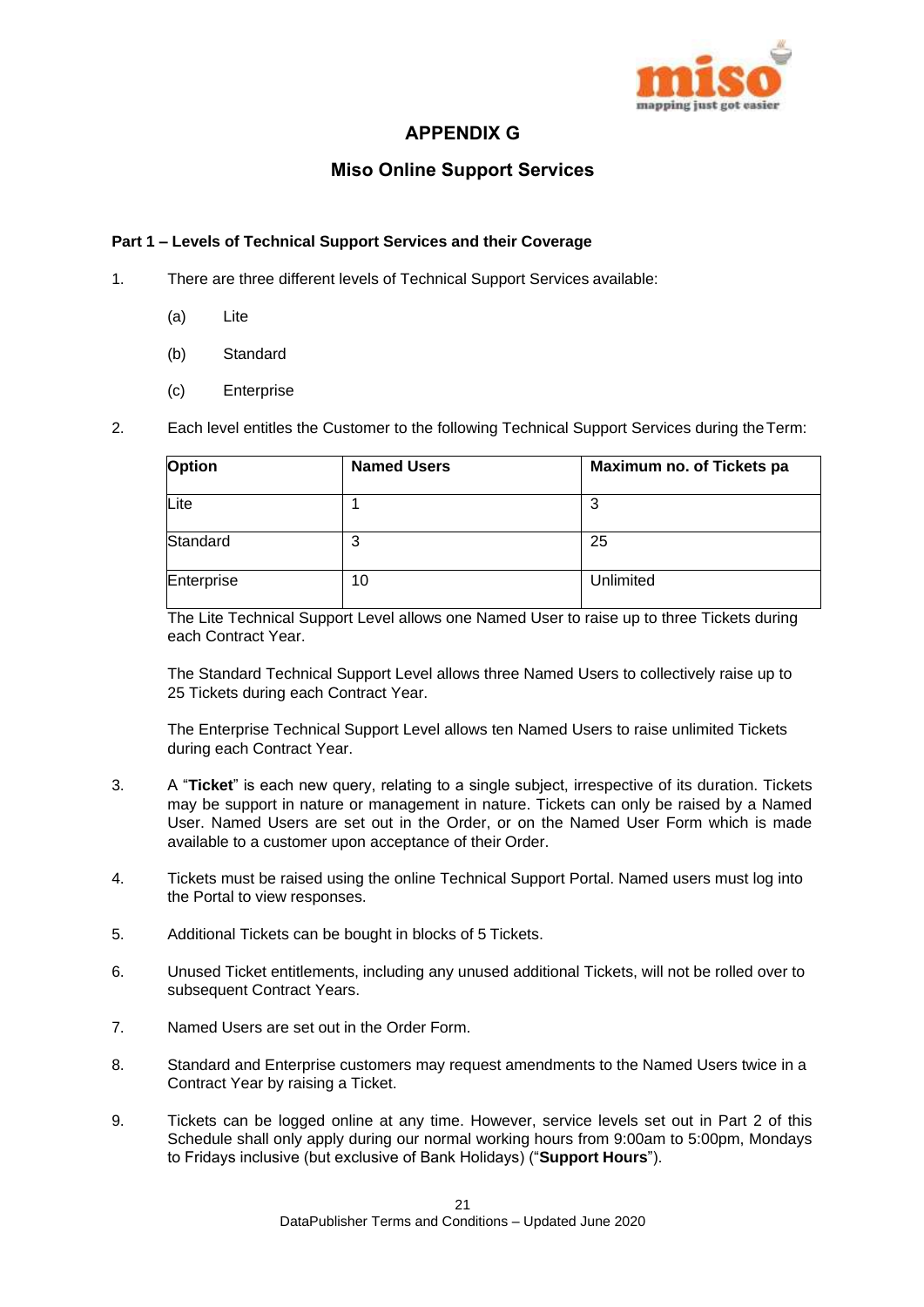

## **Part 2 - Service Levels**

## **1. TECHNICAL SUPPORT PORTAL TICKET LOGGING**

- 1. We will provide you with an online Technical Support Portal for the logging of Tickets.
- 2. Tickets logged through the Technical Support Portal will be automatically acknowledged by an email which includes a unique ticket identifier.
- 3. We use reasonable endeavours to respond to the Ticket during the Support Hours within the target times detailed in Table 1 below ("**Target Response Times**"). Response Times are calculated in respect of Support Hours only.

## TABLE 1

The timescales set out in this table shall be calculated in relation to the Support Hours only.

| <b>Priority</b> | <b>Definition</b>                                                                                                                                                | <b>Target Response</b><br>Time                                                                   | <b>Target Progress</b><br>updates to<br>customer (no later<br>than):                      |
|-----------------|------------------------------------------------------------------------------------------------------------------------------------------------------------------|--------------------------------------------------------------------------------------------------|-------------------------------------------------------------------------------------------|
| lP1             | Problematic - Product failing<br>on a regular basis or problems<br>occurring within specific<br>functions or facilities                                          | Within 4 hours from<br>time we have received<br>the Ticket notifying us<br>of the problem        | Every 8 hours from<br>receipt of all relevant<br>information, unless<br>otherwise agreed  |
| P2              | Non-Critical - Occasional<br>Product failure or problems<br>that can be worked around<br>without undue difficulty or<br>disruption to the Customer's<br>business | Within 4 hours from<br>time we have received<br>the Ticket notifying us<br>of the problem        | Every 8 hours from<br>receipt of all relevant<br>information, unless<br>otherwise agreed  |
| P3              | Information - No particular<br>disruption to Customer's<br>business                                                                                              | Within 8 hours from<br>the time we have<br>received the Ticket<br>notifying us of the<br>problem | Every 16 hours from<br>receipt of all relevant<br>information, unless<br>otherwise agreed |

- 5. Where the Ticket relates to a Product then that Ticket will be issued with a priority number from P1 (highest) to P3 (lowest) as detailed in Table 1 above.
	- a. In the initial response to a ticket, the Consultant will provide an estimated target resolution time.
	- b. The target resolution time may be altered in discussions between Miso and the Customer from time to time. Such alterations shall be at the discretion of Miso and dependant on the specific circumstances in question.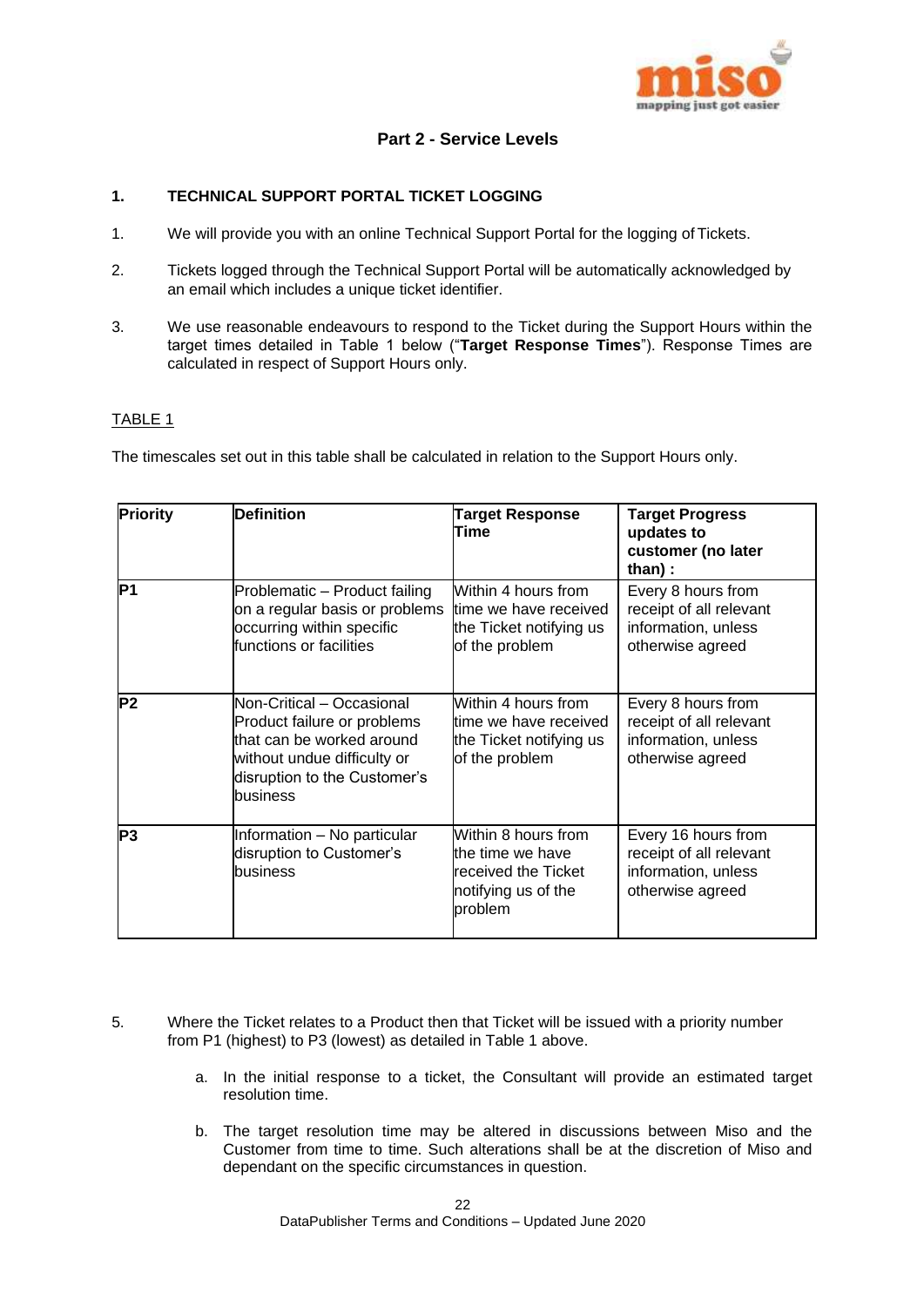

## **2. ESCALATION PROCESS**

- 1. We will provide you with an online Technical Support Portal for the logging of Tickets.
- 2. Tickets passed back from Miso to the Customer will cause the Response Time clock to be suspended. The clock is restarted when the ticket is passed back to Miso by the Customer.
- 3. The Support Manager will use all reasonable endeavours to resolve the ticket before the next progress update is due. Should this target resolution time elapse without resolution of the ticket, the ticket will, if it is deemed in the reasonable opinion of the Support Manager to be necessary, or if reasonably requested by the Customer, be escalated to a Account Manager, who will decide, after discussions with the Customer, on the most appropriate course of action.
- 4. Should the ticket still not be resolved before the next progress update is due, the ticket will, if it is deemed in the reasonable opinion of the Account Manager to be necessary, or if reasonably requested by the Customer, be escalated to the Managing Director of Miso.
- 5. Miso has no obligation or liability under this Agreement to remedy any fault in a third party product it has supplied to the Customer where correction of that fault may be covered under any third party contract which the Customer could have put in place from such vendor, whether or not the Customer has in fact done so.
- 6. Alternatively Miso may decide (in its discretion) that the ticket requires an on-site visit in order to be resolved. That on-site day may either be called off from the Customer's allocated pre-paid on-site days forming part of the services under this Agreement (if any), or may be ordered at the then current daily rate, through the Customer's usual supplier. If the site visit is required because of some act or omission of Miso, and is not required because of some act or omission of the Customer, then the on-site day shall neither be drawn down from Miso' pre-paid days, nor charged at the then current daily rate, but shall be provided without cost to the Customer, and whether or not this is the case shall be notified by Miso to the Customer before Miso attends the site.
- 7. Should a site visit be required, the target response time for a site visit is 2 working days. If the site visit is to be carried out by the vendor's personnel then the response time will be governed by the vendor, and an additional charge may be levied if an appropriate hardware or software maintenance contract is not in place with the Customer. Those additional charges shall be the sole responsibility of the Customer.
- 8. Should an on site visit be carried out and the fault is found to have been caused by any act default or omission of the Customer, then a charge of up to one day's consultancy fee may be levied, or the Customer may elect to treat the on-site visit as being drawn down from the Customer's allocated pre-paid on-site days (if any).
- 9. Where a ticket has been actioned in accordance with the procedures set out in this Agreement, then the ticket will be closed by Miso. When Miso proposes to close a ticket, it will send an email to the ticket holder informing them of that proposal. If the Customer does not reply to that e-mail within One Working Day objecting to the ticket being closed, then Miso may close the ticket. If the Customer responds to that e-mail the ticket will remain open. If the Customer wishes to reopen a closed ticket he can do so at any time by replying to the e-mail with the ticket reference number in the subject header. Miso and the Customer shall then discuss in good faith the further resolution of the ticket. Miso reserves the right to close a ticket without the consent of the Customer in the following circumstances: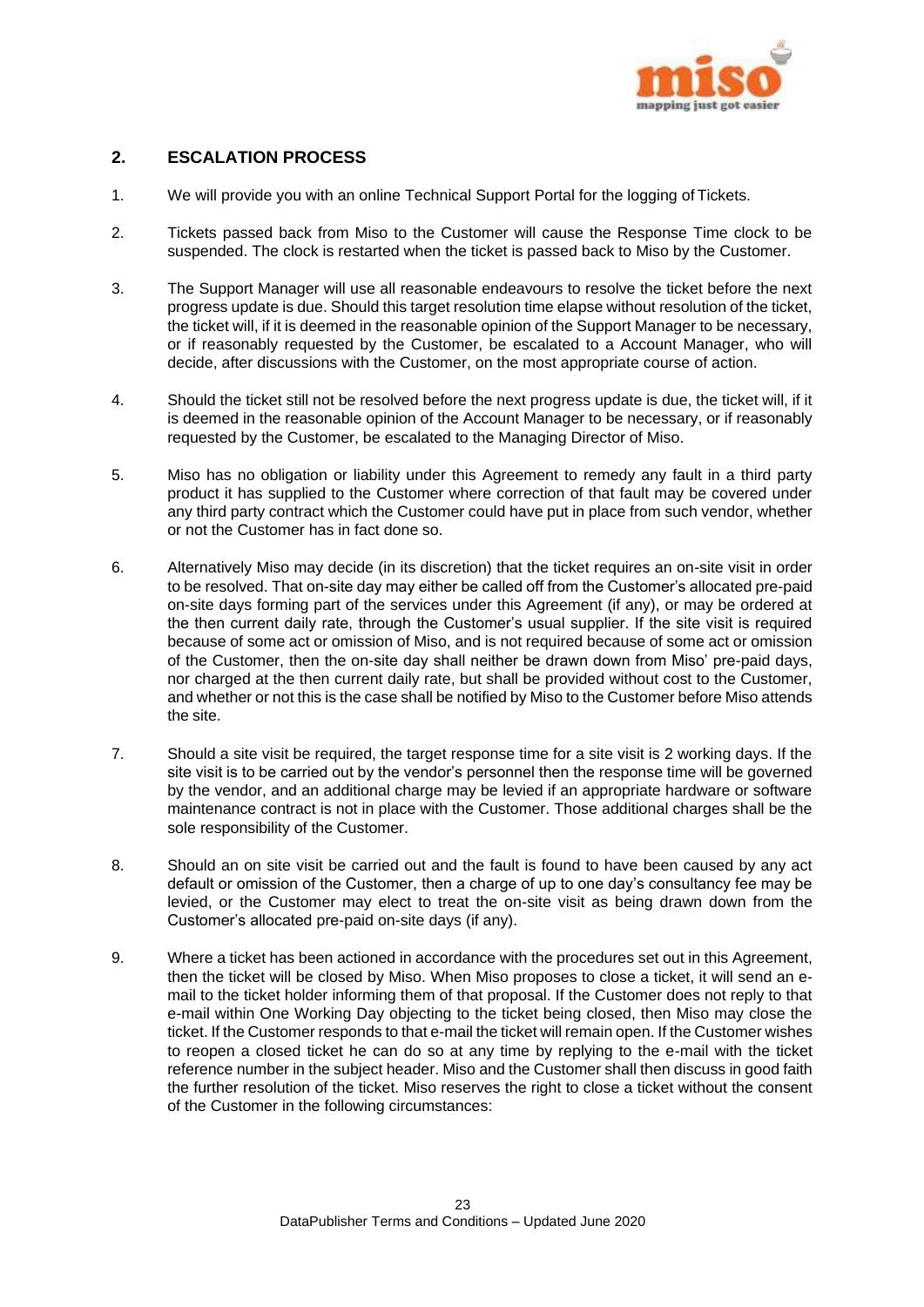

- a. where the fault complained of is due to a bug identified within a third party Product, and for which no fix is currently available;
- b. where a bug-fix or an upgrade is available in respect of a bug within a Product and Miso has informed the Customer how it may be obtained;
- c. where the fault complained of is caused by a conflict within the Customer's hardware and/or software;
- d. where no response has been received from the Customer for 10 Working Days following the last communication from Miso.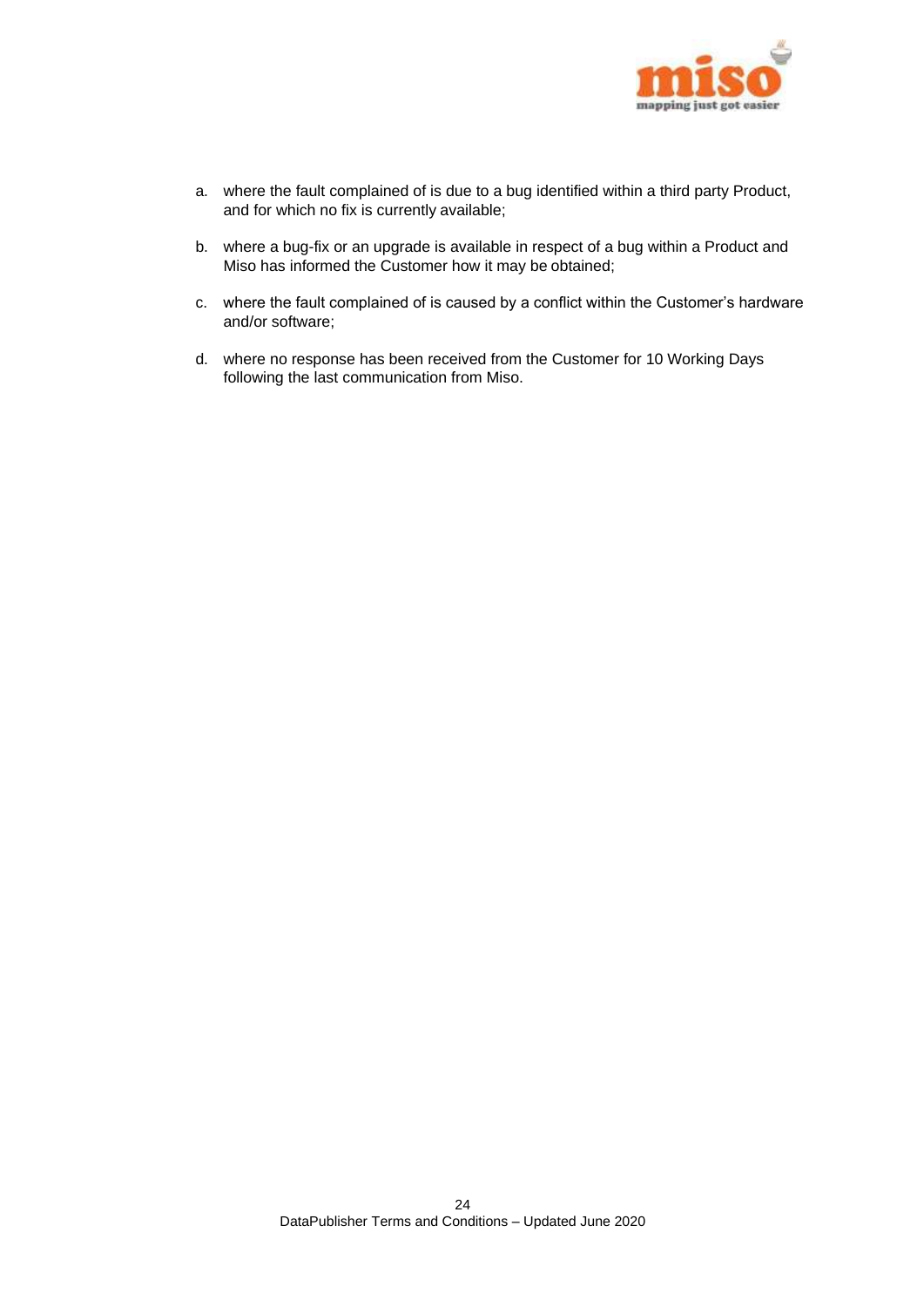

## **APPENDIX G(1)**

## **Online Support - Data Protection**

## **1. Definitions and interpretation**

1.1 In this Appendix, unless the context otherwise requires:

"**DP Regulator**" means any governmental or regulatory body or authority with responsibility for monitoring or enforcing compliance with the Data Protection Laws;

"**Data Subject Request**" means a request from a Data Subject to exercise its rights under the Data Protection Laws in respect of that Data Subject's Personal Data;

"**Security Breach**" means any actual loss, unauthorised or unlawful processing, destruction, damage, or alteration, or unauthorised disclosure of, or access to the Customer Personal Data, and terms defined in a provision of this Appendix shall have the meaning given to them in that provision

## **2. Compliance with Data Protection Laws**

2.1 miso shall comply with its obligations under the Data Protection Laws as they apply to it as a Data Processor of the Customer Personal Data.

2.2 The Customer shall comply with its obligations under the Data Protection Laws as they apply to it as a Data Controller of the Customer Personal Data.

## **3. Processing and security**

3.1 In performing its obligations under this Agreement, miso shall only process the categories of Personal Data and only in respect of the categories of Data Subjects, and only for the nature and purposes of processing and duration, as is set out in the Annex to this Appendix or as necessary to perform its obligations under this Agreement, save as otherwise required by any Applicable law.

3.2 In processing the Customer Personal Data, miso shall:

- (a) process Customer Personal Data only in accordance with the Customer's written instructions from time to time (including those set out in this Agreement) except as otherwise required by any Applicable Law;
- (b) not process the Customer Personal Data for any purpose other than those set out in the Annex and as necessary to perform its obligations under this Agreement unless otherwise expressly authorised by the Customer;
- (c) promptly notify the Customer if it receives a Data Subject Request in respect of Customer Personal Data;
- (d) as far as reasonably practicable, co-operate with and provide assistance to the Customer in relation to any Data Subject Request in respect of Customer Personal Data;
- (e) taking into account:
	- (i) the state of the art;
	- (ii) the nature, scope, context and purposes of the processing; and
	- (iii) the risk and severity of potential harm,

protect the Customer Personal Data by ensuring that it has in place appropriate technical and organisational measures, including measures to protect the Customer Personal Data against the risks of a Security Breach; and

(f) ensure that any persons authorised by miso to process Customer Personal Data are obliged to keep such data confidential.

3.3 miso shall, without undue delay after discovering any Security Breach or any failure or defect in security which leads, or might reasonably be expected to lead, to a Security Breach (together a "**Security Issue**") notify the Customer of the same.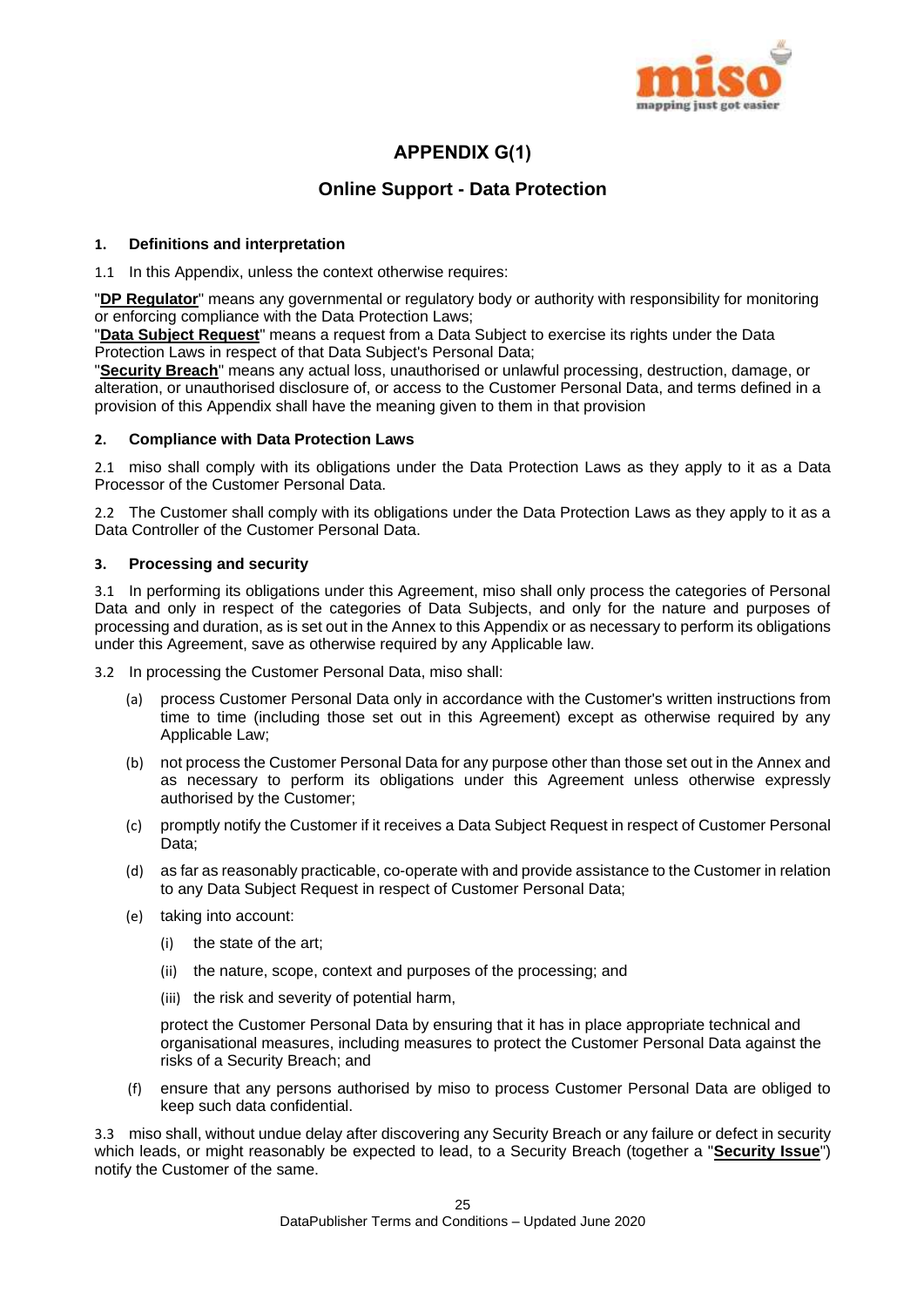

- 3.4 Where a Security Issue arises, miso shall:
	- (a) as soon as reasonably practicable, provide the Customer with details of the Security Issue, the actual or expected consequences of it, and the measures taken or proposed to be taken to address or mitigate it;
	- (b) co-operate with the Customer, and provide the Customer with all reasonable assistance in relation to the Security Issue; and
	- (c) unless required by Applicable Law, not make any notifications to a DP Regulator or any Data Subjects about the Security Issue without the Customer's prior written consent (such consent not to be unreasonably withheld or delayed).

## **4. Return or destruction of Personal Data**

4.1 Subject to paragraph [4.2,](#page-15-0) miso shall return or, at the election of the Customer, irretrievably delete all Customer Personal Data in its control or possession when it no longer requires such Customer Personal Data to exercise or perform its rights or obligations under this Agreement, and in any event within 30 days following expiry or termination of this Agreement.

4.2 To the extent that miso is required by Applicable Law to retain all or part of the Customer Personal Data (the "**Retained Data**"), miso shall isolate and cease all processing of the Retained Data other than as required by the Applicable Law.

## **5. Audit**

5.1 miso shall provide such information, reasonable co-operation and assistance in relation to any request made by the Customer (or its auditors, or its or their representatives) as necessary to demonstrate miso's compliance with the Data Protection Laws in relation to this Agreement.

#### **6. Co-operation and assistance**

6.1 miso shall co-operate with the Customer, and provide such information and assistance as the Customer may reasonably require, to enable the Customer to:

- (a) comply with the Customer's obligations under the Data Protection Laws (including Articles 32-36 of GDPR) in respect of Customer Personal Data; and
- (b) deal with and respond to investigations and requests for information relating to the Customer Personal Data from any DP Regulator.

6.2 If miso receives any complaint, notice or communication from a DP Regulator or other third party (excluding a Data Subject Request) which relates directly or indirectly to Customer Personal Data or to either Party's compliance with the Data Protection Laws, it shall notify the Customer as soon as reasonably practicable.

#### **7. Sub-Processors**

7.1 miso shall not subcontract any processing of the Customer Personal Data to any Sub-Processor except as authorised by the Customer in accordance with this paragraph [7.](#page-15-1) The Customer consents to miso engaging Sub-Processors to process the Data provided that: (i) miso provides at least 30 days' prior notice of the addition of any subcontractor (including details of the processing it performs or will perform) ("**Sub-Processor Notice**"); and (ii) miso complies with paragraphs [7.4](#page-16-0) and [7.5](#page-16-1) of this Appendix.

7.2 The Customer hereby consents to miso's use of the Sub-Processors listed at www.misoportal.co.uk/legal/ which shall be maintained and updated when any Sub-Processor is added or removed in accordance with this paragraph [7.](#page-15-1)

7.3 If within 30 days of receipt of a Sub-Processor Notice the Customer notifies miso in writing of its refusal to consent to miso's appointment of a Sub-Processor on reasonable grounds relating to the protection of Customer Personal Data, then either: (i) miso will not appoint the Sub-Processor; or (ii) if miso does appoint the Sub-Processor, the Customer may elect to terminate the Agreement without penalty or cost to either party save that any portion of the fees paid in advance in respect of Services not yet delivered as at the effective date of termination shall be refunded to the Customer. If after 30 days from receipt of the Sub-Processor Notice the Customer has not indicated its refusal of the appointment of a Sub-Processor in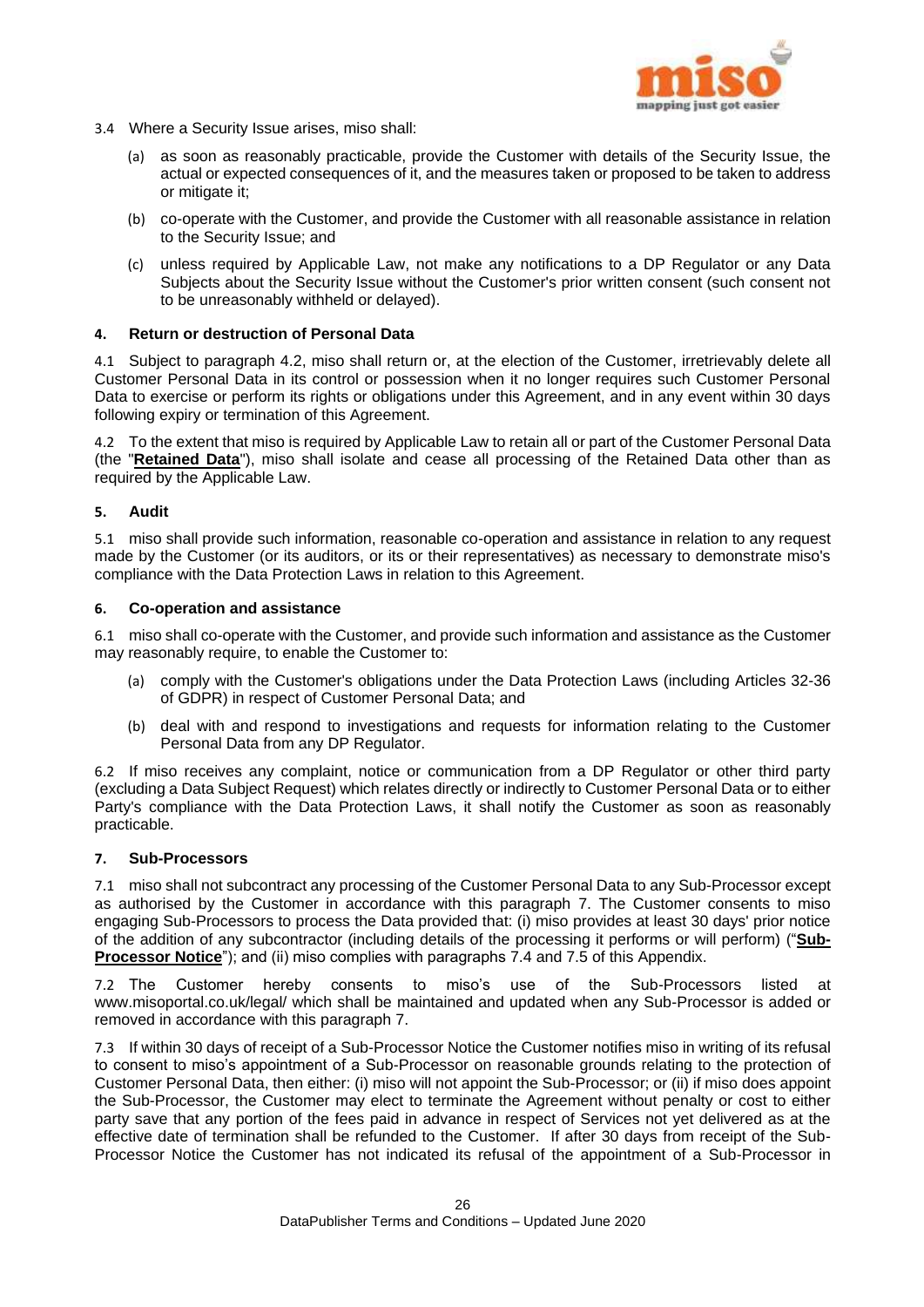

accordance with this paragraph, then the Customer is deemed to have given its consent and miso shall be entitled to appoint the relevant Sub-Processor with immediate effect.

- 7.4 If miso appoints a Sub-Processor, Miso shall ensure that:
	- (a) such Sub-Processor shall only process Customer Personal Data in order to perform one or more of miso's obligations under this Agreement; and
	- (b) it enters into a written agreement or other legally enforceable terms with that Sub-Processor prior to any processing by the Sub-Processor, requiring the Sub-Processor to:
		- (i) process Customer Personal Data only in accordance with the written instructions of miso or the Customer; and
		- (ii) comply with data protection obligations equivalent in all material respects to those imposed on miso under this Appendix.

7.5 Notwithstanding the appointment of a Sub-Processor, miso is responsible and liable to the Customer for any processing by the Sub-Processor in breach of this Appendix.

## **8. Transfer of Personal Data**

8.1 miso shall only transfer Customer Personal Data outside of the EEA where there is adequate protection for such Customer Personal Data in accordance with applicable Data Protection Laws and as authorised by the Customer in accordance with paragraph 7.

8.2 As at the date of this Appendix the Customer consents to the transfers of Customer Personal Data to those non-EEA locations listed a[t www.misoportal.co.uk/legal.](http://www.misoportal.co.uk/legal) miso shall ensure that such list is maintained and updated from time to time to reflect any changes.

#### **9. Precedence**

In relation to the subject matter of this Appendix and its Annex, in the event of any inconsistency between the provisions of this Appendix and its Annex and the other provisions of the Agreement including any schedule or annex thereto, the provisions of this Appendix and its Annex shall prevail.

miso reserve the right to change their Data Protection Policy documentation and its location from time to time.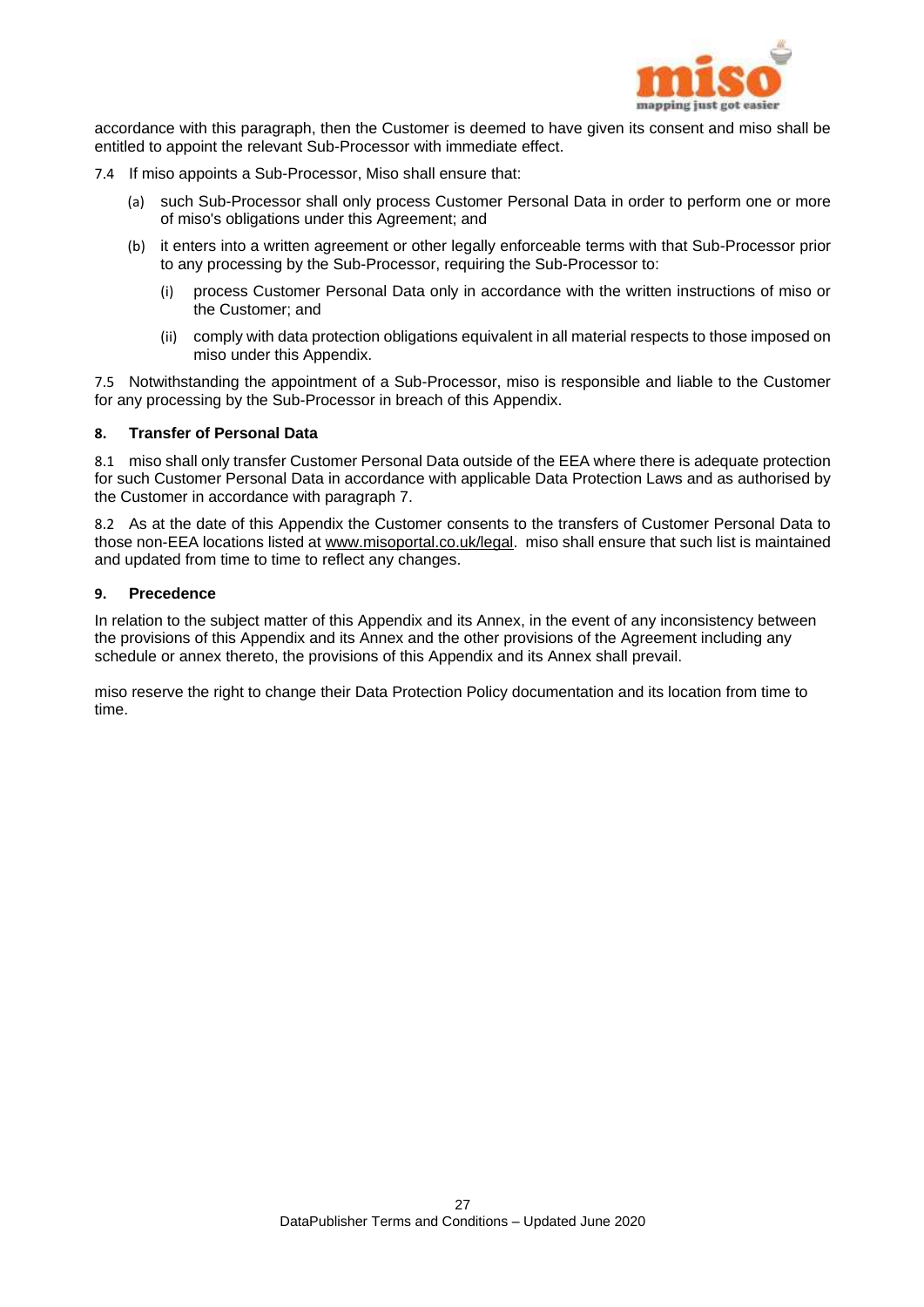

## **APPENDIX G(2)**

## **Online Support - Data Processing Activities**

## **Processing Activities**

We want you to know what Personal Data Processing activities happen when you use our Services.

## **1. Processing by the provider**

#### **1.1. Scope**

To allow us to provide the DataPublisher Service to you.

#### **1.2. Nature**

Creating and publishing data in compliance with INSPIRE regulations is complex and confusing. DataPublisher takes away the pain of publishing data by providing an INSPIRE compliant publishing service for your data and metadata and publishes it to data.gov.uk.

## **1.3. Purpose of processing and types of personal data**

We may process personal data for more than one lawful ground depending on the specific purpose for which we are using your data. Please contact us if you need specific details about the specific legal ground that we are relying on to process your personal data, where more than one ground has been set out in the table below.

| <b>Purpose / Activity</b>                                                                                                                                                         | Type of data                                                                                                                                                          | Lawful basis for processing including basis of<br>legitimate interest                                                                                                                                                                                                                                                   |
|-----------------------------------------------------------------------------------------------------------------------------------------------------------------------------------|-----------------------------------------------------------------------------------------------------------------------------------------------------------------------|-------------------------------------------------------------------------------------------------------------------------------------------------------------------------------------------------------------------------------------------------------------------------------------------------------------------------|
| To register you as a new<br>customer                                                                                                                                              | Identity<br>Contact<br>$\bullet$                                                                                                                                      | Performance of a contract with you<br>$\bullet$                                                                                                                                                                                                                                                                         |
| To process and deliver your<br>order including payment and<br>collection or recovery of those<br>payments                                                                         | Identity<br>$\bullet$<br>Contact<br>$\bullet$<br>Financial<br>$\bullet$<br>Transaction<br>$\bullet$<br>Marketing and<br>$\bullet$<br>communications                   | Performance of a contract with you<br>$\bullet$<br>Necessary for our legitimate interests (debt<br>collection)                                                                                                                                                                                                          |
| To manage our relationship with<br>you which will include:<br>• Notifying you about changes in<br>our terms or privacy policy<br>• Asking you for feedback or<br>take a survey    | Identity<br>$\bullet$<br>Contact<br>$\bullet$<br>Profile<br>$\bullet$<br>Marketing and<br>$\bullet$<br>communications                                                 | Performance of a contract with you<br>$\bullet$<br>Necessary to comply with a legal obligation<br>$\bullet$<br>Necessary for our legitimate interests (to keep our<br>$\bullet$<br>records updated and to study how customers use<br>our products/services)                                                             |
| To enable you to take part in a<br>competition, prize draw, or<br>survey                                                                                                          | Identity<br>$\bullet$<br>Contact<br>٠<br>Profile<br>$\bullet$<br>Usage<br>$\bullet$<br>Marketing and<br>$\bullet$<br>communications                                   | Performance of a contract with you<br>$\bullet$<br>Necessary for our legitimate interests (to keep our<br>٠<br>records updated and to study how customers use<br>our products/services)                                                                                                                                 |
| To administer and protect our<br>business and website (including<br>troubleshooting, data analysis,<br>testing, system maintenance,<br>support, reporting and hosting of<br>data) | Identity<br>$\bullet$<br>Contact<br>$\bullet$<br>Technical<br>$\bullet$                                                                                               | Necessary for our legitimate interests (for running<br>$\bullet$<br>our business, provision of administration and IT<br>services, network security, to prevent fraud and in<br>the context of a business reorganisation or group<br>restructuring exercise)<br>Necessary to comply with a legal obligation<br>$\bullet$ |
| To deliver relevant website<br>content and advertisements to<br>you and measure or understand<br>the effectiveness of the<br>advertising we serve to you                          | Identity<br>$\bullet$<br>Contact<br>$\bullet$<br>Profile<br>$\bullet$<br>Usage<br>$\bullet$<br>Marketing and<br>$\bullet$<br>communications<br>Technical<br>$\bullet$ | Necessary for our legitimate interests (to study<br>$\bullet$<br>how customers use our products/services, to<br>develop them, to grow our business and to inform<br>our marketing strategy)                                                                                                                             |
| To use data analytics to improve<br>our website, products/services,<br>marketing, customer<br>relationships and experiences                                                       | Technical<br>$\bullet$<br>Usage<br>$\bullet$                                                                                                                          | Necessary for our legitimate interests (to define<br>$\bullet$<br>types of customers for our products and services,<br>to keep our website updated and relevant, to<br>develop our business and to inform our marketing<br>strategy)                                                                                    |